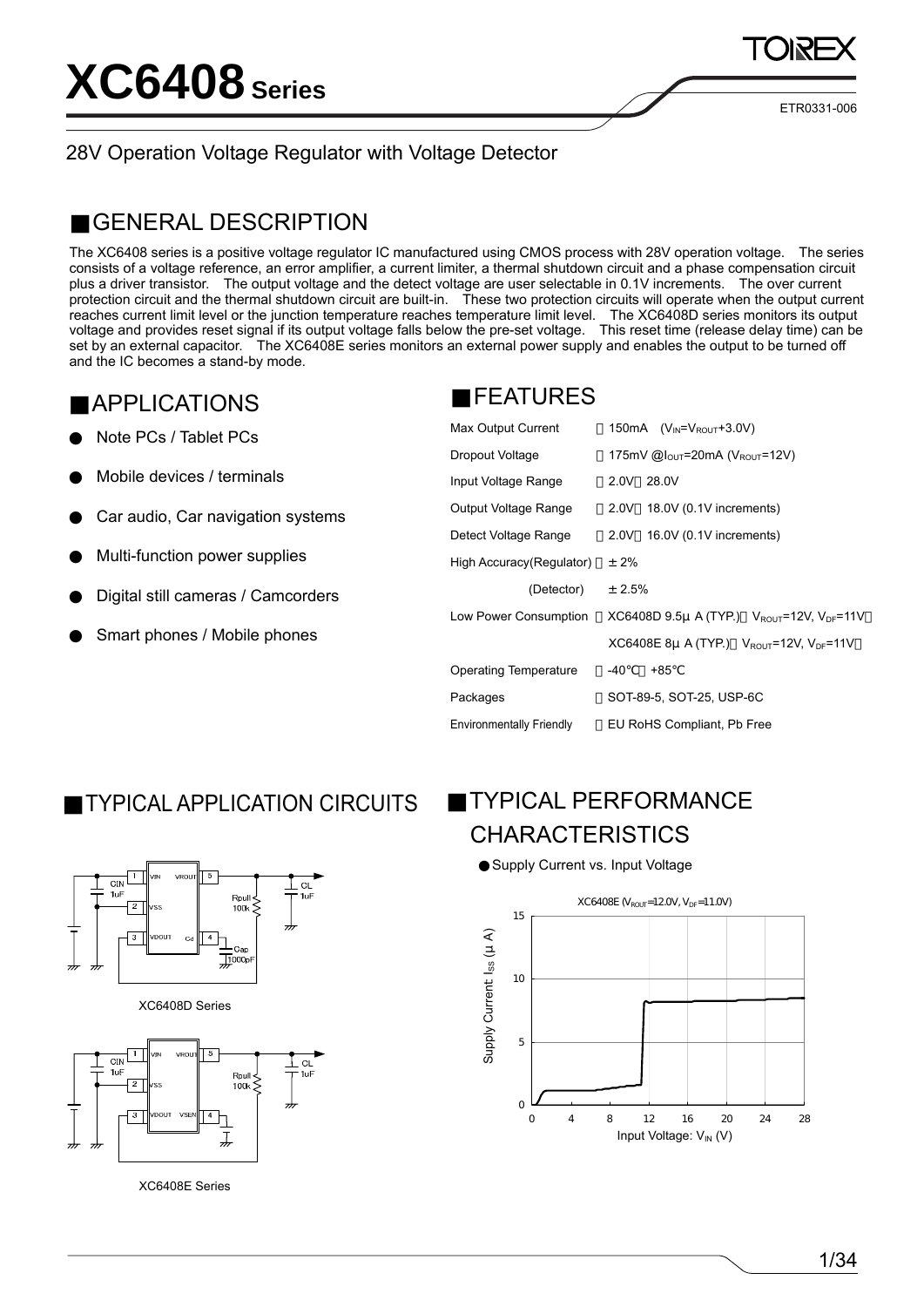### PIN CONFIGURATION



\* The dissipation pad for the USP-6C package should be solder-plated in reference mount pattern and metal masking to enhance mounting strength and heat release. If the pad needs to be connected to other pins, it should be connected to the Vss (No. 5) pin.

#### PIN ASSIGNMENT

|                | <b>PIN NUMBER</b> |                | <b>PIN NAME</b>          | <b>FUNCTIONS</b>          |  |  |  |
|----------------|-------------------|----------------|--------------------------|---------------------------|--|--|--|
| SOT-89-5       | <b>SOT-25</b>     | USP-6C         |                          |                           |  |  |  |
|                | 5                 |                | VROUT                    | <b>VR Output</b>          |  |  |  |
| $\overline{2}$ | $\overline{2}$    | 5              | $V_{SS}$                 | Ground                    |  |  |  |
| 3              | 4                 | 3              |                          | Sense(E series)           |  |  |  |
|                |                   |                | Cd                       | Delay Capacitor(D series) |  |  |  |
| 4              | 3                 | 4              | <b>V</b> <sub>DOUT</sub> | <b>VD Output</b>          |  |  |  |
| 5              |                   | 6              | $V_{IN}$                 | Power Input               |  |  |  |
|                |                   | $\overline{2}$ | <b>NC</b>                | No connection             |  |  |  |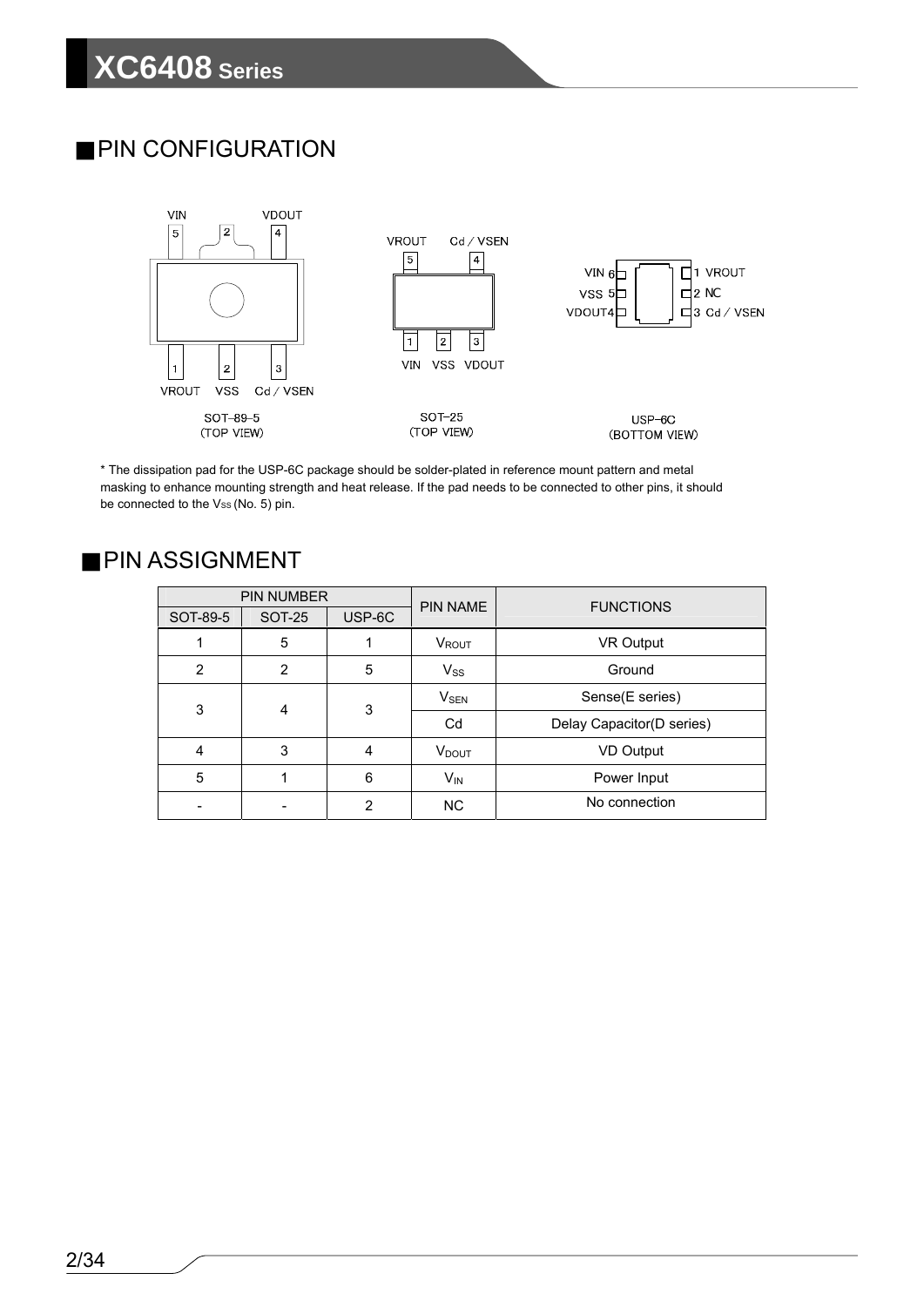### PRODUCT CLASSIFICATION

#### Selection Guide

XC6408D Series VROUT pin voltage detection, release delay capacitor  $XC6408E$  Series  $V_{SEN}$  pin for external voltage detection, auto power ON/OFF function

#### Ordering Information

XC6408D①②③④⑤- \*1

| <b>DESIGNATOR</b> | <b>ITEM</b>                                   | <b>SYMBOL</b> | <b>DESCRIPTION</b>                                                                                                                                                                                                                                                            |
|-------------------|-----------------------------------------------|---------------|-------------------------------------------------------------------------------------------------------------------------------------------------------------------------------------------------------------------------------------------------------------------------------|
|                   | $\rm V_{DOUT}$<br><b>Output Configuration</b> | N             | Open Drain                                                                                                                                                                                                                                                                    |
|                   | Output Voltage<br>Detect Voltage              |               | Sequential number relating to output voltage and<br>detect<br>voltage (refer to the chart below)<br>V <sub>ROUT</sub> Output Voltage Range: 2.0V 18.0V<br>V <sub>DF</sub> Detect Voltage Range: 2.0V 16.0V<br>Output voltage and detect voltage can be set in 0.1V increments |
|                   |                                               | ER-G          | USP-6C (3,000/Reel)                                                                                                                                                                                                                                                           |
|                   | Packages                                      | MR-G          | SOT-25 (3,000/Reel)                                                                                                                                                                                                                                                           |
|                   | (Oder Unit)                                   | PR-G          | SOT-89-5 (1,000/Reel)                                                                                                                                                                                                                                                         |

(\*1) The "-G" suffix indicates that the products are Halogen and Antimony free as well as being fully EU RoHS compliant.

|    | VROUT | $V_{DF}$ |    | <b>V</b> <sub>ROUT</sub> | $V_{DF}$ |
|----|-------|----------|----|--------------------------|----------|
| 01 | 2.50  | 2.10     | 11 |                          |          |
| 02 | 3.00  | 2.50     | 12 |                          |          |
| 03 | 3.30  | 2.70     | 13 |                          |          |
| 04 | 3.30  | 2.80     | 14 |                          |          |
| 05 | 5.00  | 4.10     | 15 |                          |          |
| 06 | 5.00  | 4.20     | 16 |                          |          |
| 07 | 8.00  | 6.80     | 17 |                          |          |
| 08 | 9.00  | 5.00     | 18 |                          |          |
| 09 | 9.00  | 7.50     | 19 |                          |          |
| 10 | 12.00 | 10.00    | 20 |                          |          |

DESIGNATOR (No. 01 20 is standard voltage)

For other voltage, please contact your local Torex sales office or representative.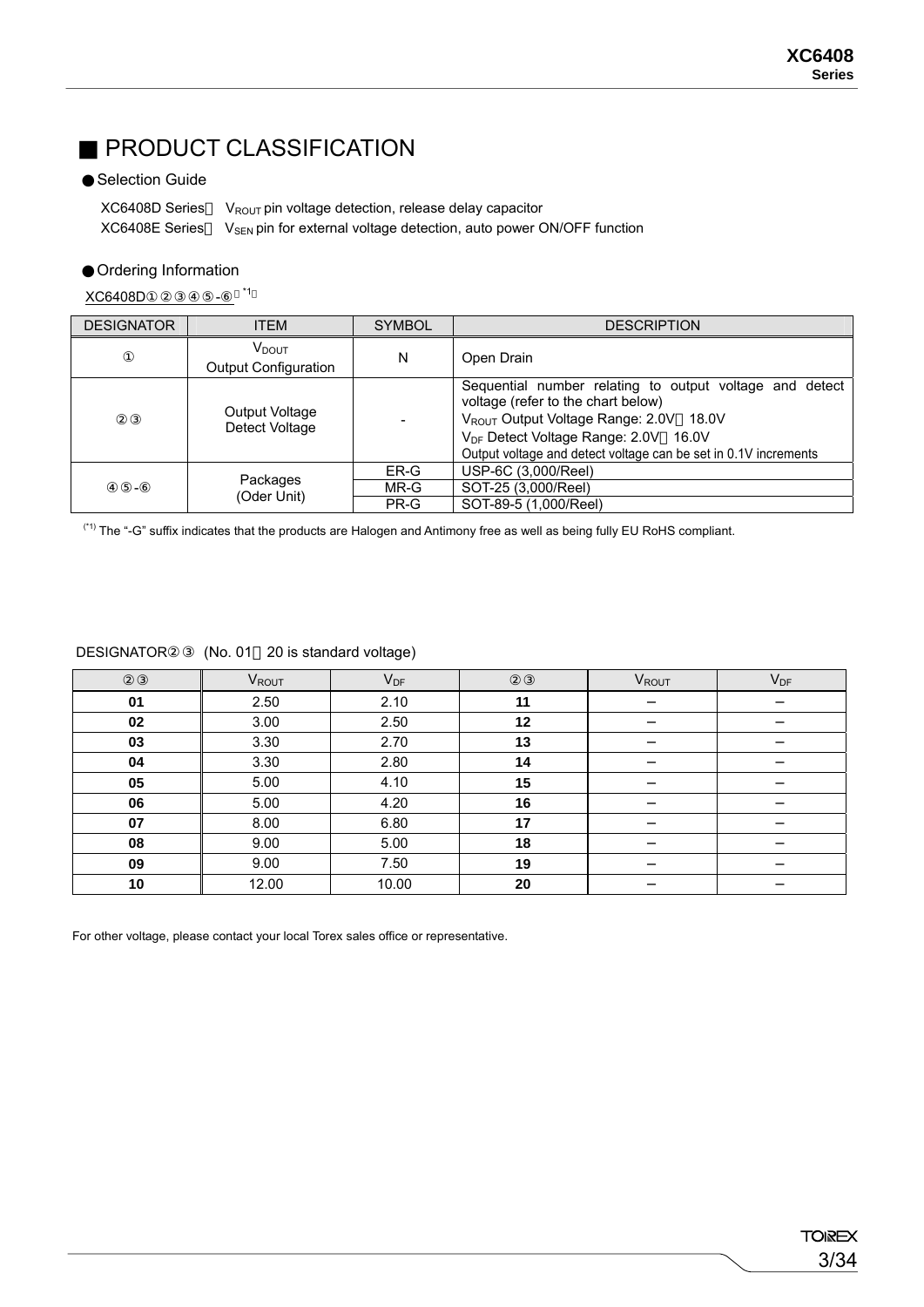## PRODUCT CLASSIFICATION

#### Ordering Information

XC6408E <sup>\*1</sup>

| <b>DESIGNATOR</b> | <b>ITEM</b>                                      | <b>SYMBOL</b> | <b>DESCRIPTION</b>                                                                                                                                                                                                                                             |  |  |  |  |
|-------------------|--------------------------------------------------|---------------|----------------------------------------------------------------------------------------------------------------------------------------------------------------------------------------------------------------------------------------------------------------|--|--|--|--|
|                   | V <sub>DOUT</sub><br><b>Output Configuration</b> | N             | Open Drain                                                                                                                                                                                                                                                     |  |  |  |  |
|                   | Output Voltage<br>Detect Voltage                 |               | Sequential number relating to output voltage and detect<br>voltage (refer to the chart below)<br>VROUT Output Voltage Range: 2.0V 18.0V<br>V <sub>DF</sub> Detect Voltage Range: 2.0V 16.0V<br>Output voltage and detect voltage can be set in 0.1V increments |  |  |  |  |
|                   |                                                  | ER-G          | USP-6C (3,000/Reel)                                                                                                                                                                                                                                            |  |  |  |  |
| -                 | Packages                                         | MR-G          | SOT-25 (3,000/Reel)                                                                                                                                                                                                                                            |  |  |  |  |
|                   | (Oder Unit)                                      | PR-G          | SOT-89-5 (1,000/Reel)                                                                                                                                                                                                                                          |  |  |  |  |

 $(1)$  The "-G" suffix indicates that the products are Halogen and Antimony free as well as being fully EU RoHS compliant.

|    | <b>VROUT</b> | $V_{DF}$ |    | VROUT | $V_{DF}$ |  |
|----|--------------|----------|----|-------|----------|--|
| 01 | 2.50         | 2.10     | 11 | 2.50  | 2.70     |  |
| 02 | 3.00         | 2.50     | 12 | 2.50  | 2.80     |  |
| 03 | 3.30         | 2.70     | 13 | 3.00  | 4.10     |  |
| 04 | 3.30         | 2.80     | 14 | 3.00  | 4.20     |  |
| 05 | 5.00         | 4.10     | 15 | 3.30  | 4.10     |  |
| 06 | 5.00         | 4.20     | 16 | 3.30  | 4.20     |  |
| 07 | 8.00         | 6.80     | 17 | 5.00  | 5.60     |  |
| 08 | 9.00         | 5.00     | 18 | 5.00  | 6.80     |  |
| 09 | 9.00         | 7.50     | 19 | 9.00  | 10.00    |  |
| 10 | 12.00        | 10.00    | 20 | 12.00 | 15.00    |  |

DESIGNATOR (No. 01 20 is standard voltage)

For other voltage, please contact your local Torex sales office or representative.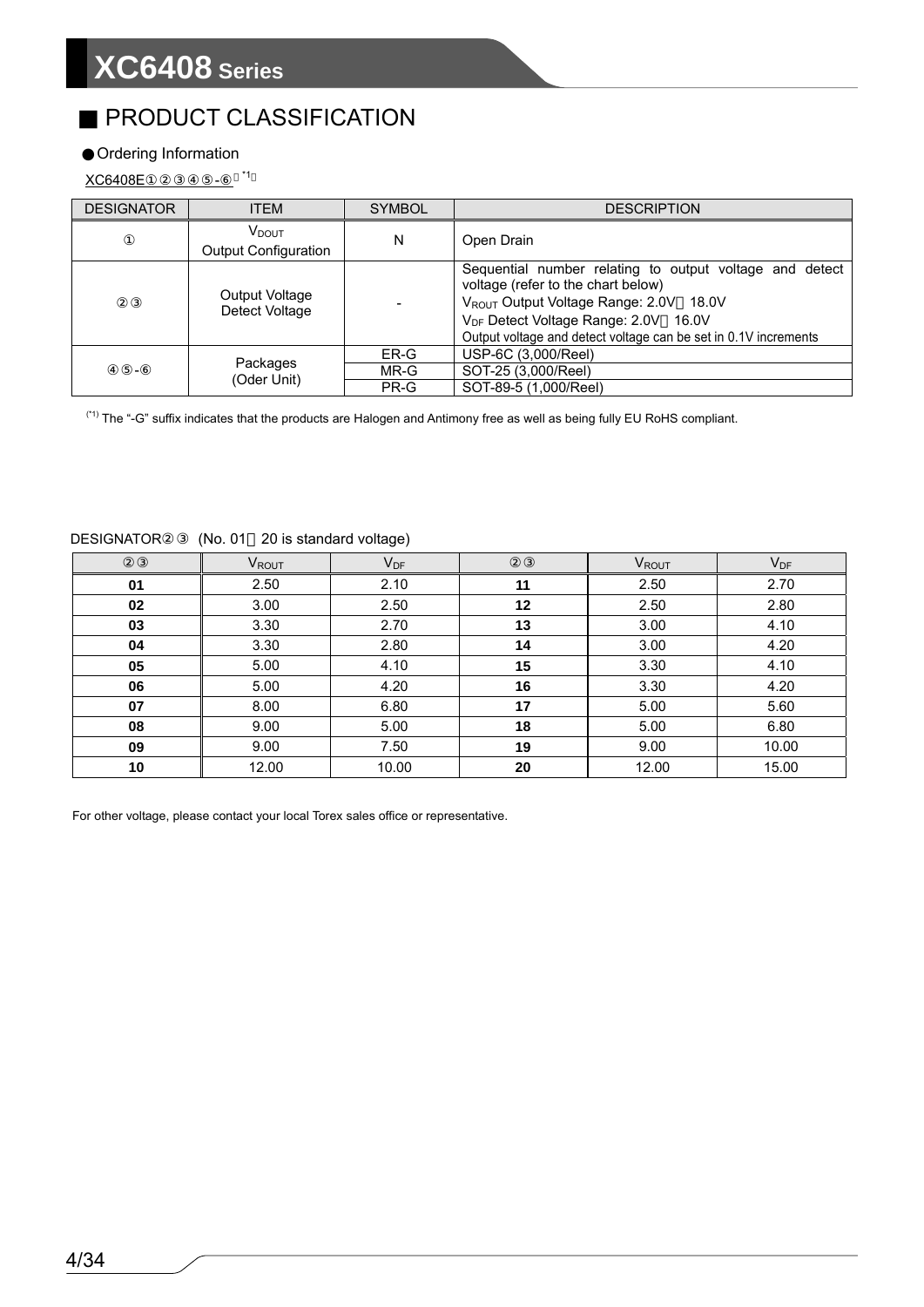#### BLOCK DIAGRAMS

#### XC6408 D Type



XC6408 E Type



\*Diodes inside the circuit are an ESD protection diode and a parasitic diode.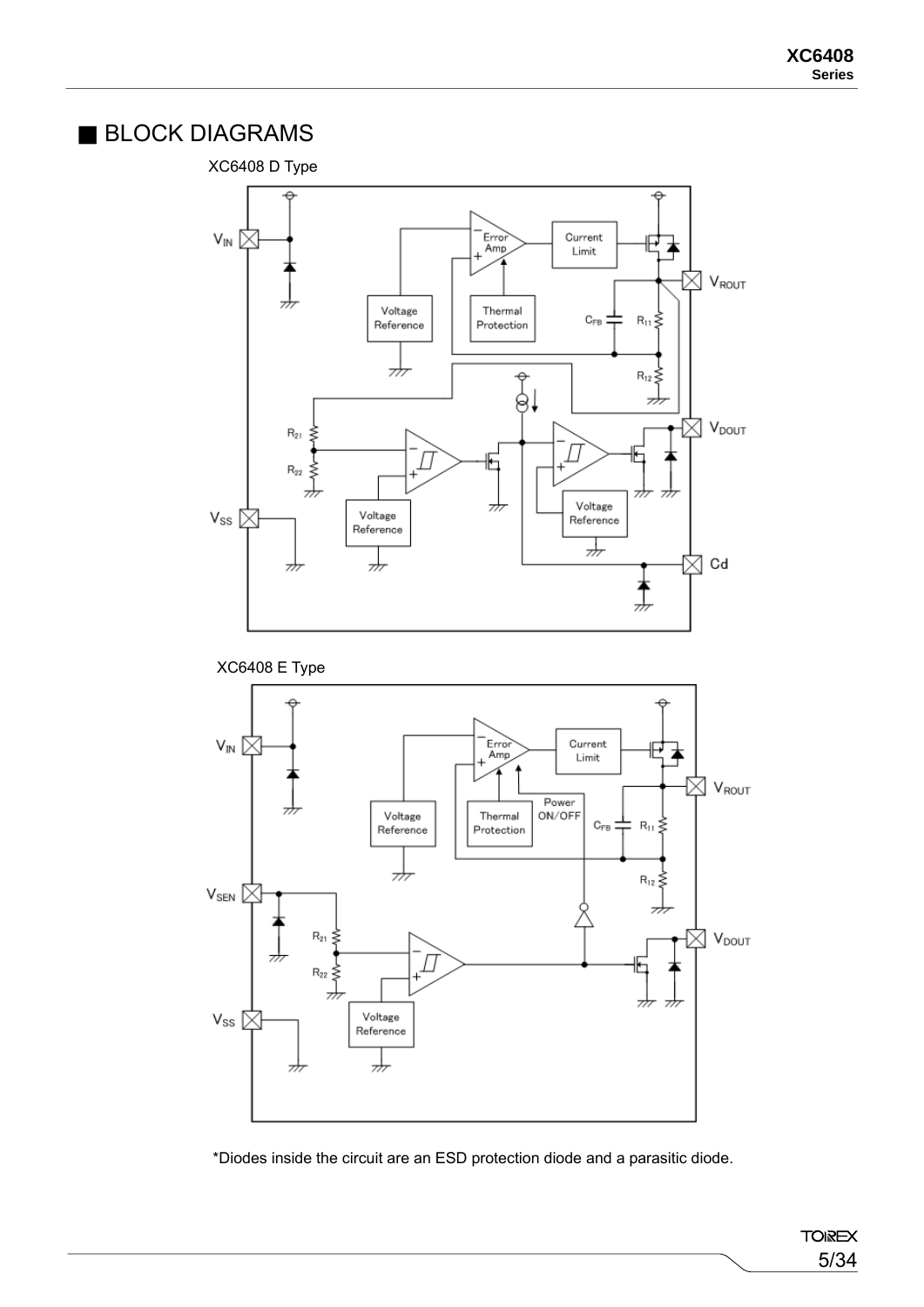#### ABSOLUTE MAXIMUM RATINGS

XC6408D Series

|                   | <b>PARAMETER</b>                   | <b>SYMBOL</b>            | <b>RATINGS</b>                     | <b>UNITS</b> |  |
|-------------------|------------------------------------|--------------------------|------------------------------------|--------------|--|
|                   | Input Voltage                      | $V_{\text{IN}}$          | $V_{SS} - 0.3 + 30$                | V            |  |
|                   | Delay Capacitor Voltage            | $\rm V_{Cd}$             | $V_{SS}$ -0.3 $V_{IN}$ +0.3        | $\vee$       |  |
|                   | Delay Capacitor Current            | $I_{\text{Cd}}$          | 5.0                                | mA           |  |
|                   | V <sub>ROUT</sub> Output Current   | <b>I</b> ROUT            | $210^{11}$                         | mA           |  |
|                   | V <sub>DOUT</sub> Output Current   | <b>I</b> DOUT            | 20                                 | mA           |  |
|                   | V <sub>ROUT</sub> Output Voltage   | V <sub>ROUT</sub>        | $V_{SS}$ -0.3 $V_{IN}$ +0.3        | V            |  |
|                   | V <sub>DOUT</sub> Output Voltage   | <b>V</b> <sub>DOUT</sub> | $V_{SS} - 0.3 + 30$                | V            |  |
|                   | USP-6C                             |                          | 120                                | mW           |  |
|                   |                                    |                          | 1000 (PCB mounted) <sup>(*2)</sup> |              |  |
|                   | <b>SOT-25</b>                      | Pd                       | 250                                |              |  |
| Power Dissipation |                                    |                          | 600 (PCB mounted) <sup>(*2)</sup>  |              |  |
|                   | SOT-89-5                           |                          | 500                                |              |  |
|                   |                                    |                          | 1300 (PCB mounted) <sup>(*2)</sup> |              |  |
|                   | <b>Operating Temperature Range</b> | Topr                     | +85<br>-40                         | $^{\circ}C$  |  |
|                   | Storage Temperature Range          | Tstg                     | $+125$<br>-55                      | $^{\circ}C$  |  |

\*1:  $I_{OUT}$  Pd / ( $V_{IN}$ - $V_{ROUT}$ )

\*2: The power dissipation figure shown is PCB mounted. Please refer to page 30 32 for details.

#### XC6408E

|                   | <b>PARAMETER</b>                   | <b>SYMBOL</b>     | <b>RATINGS</b>                        | <b>UNITS</b> |  |
|-------------------|------------------------------------|-------------------|---------------------------------------|--------------|--|
|                   | Input Voltage                      | V <sub>IN</sub>   | $V_{SS}$ -0.3<br>$+30$                | v            |  |
|                   | Sense Voltage                      | $V_{\rm SEN}$     | $V_{SS} - 0.3 + 30$                   | V            |  |
|                   | V <sub>ROUT</sub> Output Current   | <b>I</b> ROUT     | $210^{-1}$                            | mA           |  |
|                   | V <sub>DOUT</sub> Output Current   | $I_{\text{DOUT}}$ | 20                                    | mA           |  |
|                   | V <sub>ROUT</sub> Output Voltage   | <b>V</b> ROUT     | $V_{SS}$ -0.3<br>$V_{\text{IN}}$ +0.3 | v            |  |
|                   | V <sub>DOUT</sub> Output Voltage   | $V_{\text{DOUT}}$ | $V_{SS} - 0.3 + 30$                   | v            |  |
|                   | USP-6C                             |                   | 120                                   |              |  |
|                   |                                    |                   | 1000 (PCB mounted) <sup>(*2)</sup>    | mW           |  |
| Power Dissipation | <b>SOT-25</b>                      | Pd                | 250                                   |              |  |
|                   |                                    |                   | 600 (PCB mounted) <sup>(*2)</sup>     |              |  |
|                   | SOT-89-5                           |                   | 500                                   |              |  |
|                   |                                    |                   | 1300 (PCB mounted) <sup>(*2)</sup>    |              |  |
|                   | <b>Operating Temperature Range</b> | Topr              | $+85$<br>-40                          | $^{\circ}C$  |  |
|                   | Storage Temperature Range          | Tstg              | $+125$<br>-55                         | $^{\circ}C$  |  |

\*1:  $Pd$   $V_{IN}-V_{ROUT}$   $\times$   $I_{ROUT}$ 

\*2: The power dissipation figure shown is PCB mounted. Please refer to page 30 32 for details.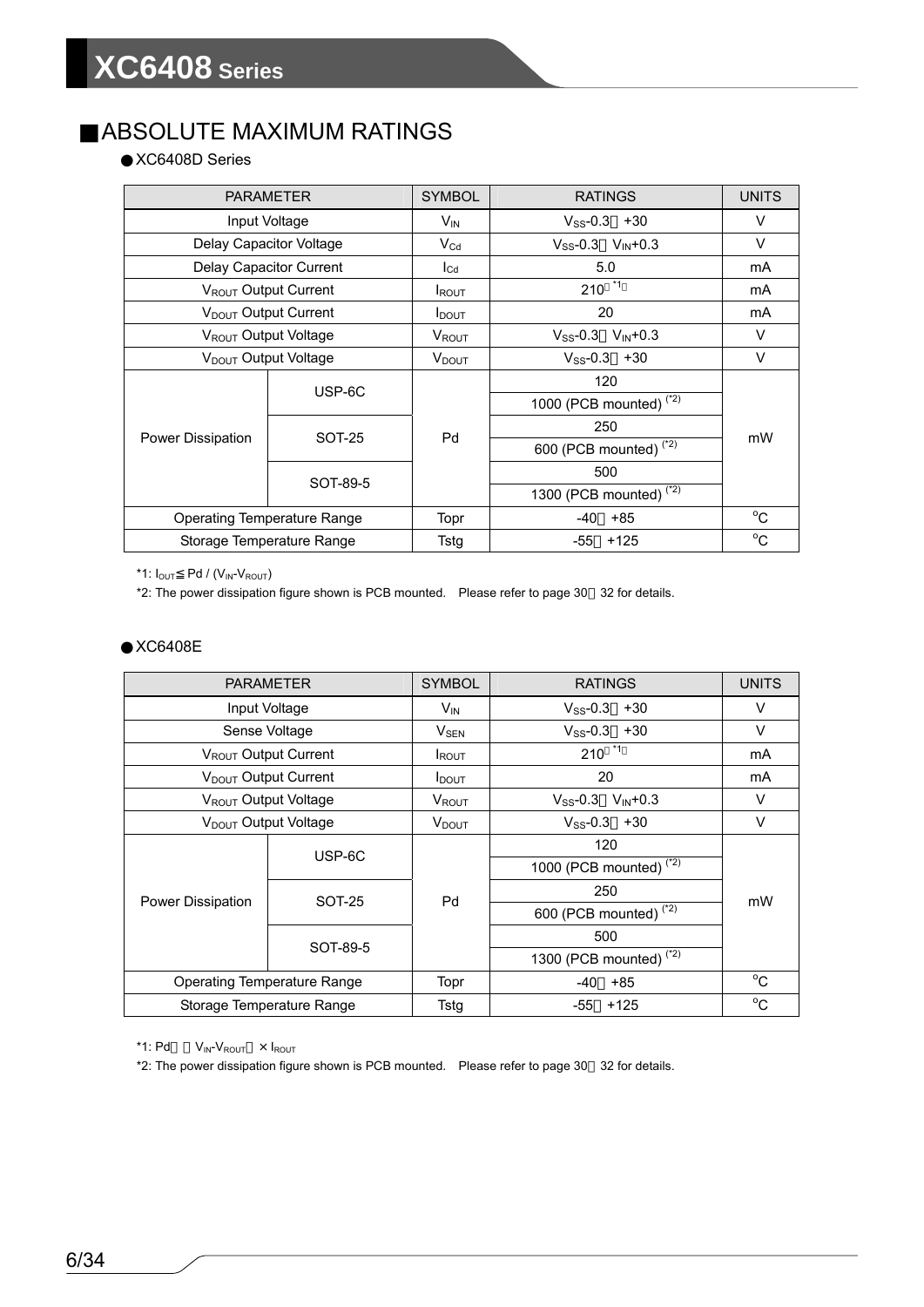#### ELECTRICAL CHARACTERISTICS

#### XC6408D Series Ta=25

|                 | <b>PARAMETER</b>                                 | <b>SYMBOL</b>                                              | <b>CONDITIONS</b>                                                                        | MIN.                                               | TYP.                                    | MAX.                                               | <b>UNITS</b> | <b>CIRCUIT</b> |
|-----------------|--------------------------------------------------|------------------------------------------------------------|------------------------------------------------------------------------------------------|----------------------------------------------------|-----------------------------------------|----------------------------------------------------|--------------|----------------|
|                 |                                                  |                                                            | 2.0V $V_{ROUT(T)}$ 5.0V $(1)$                                                            | 1.5                                                | 9.6                                     | 20.5                                               |              |                |
|                 | <b>Supply Current</b>                            | $I_{SS}$                                                   | 5.1V $V_{ROUT(T)}$ 12.0V (*1)                                                            | 2.3                                                | 10                                      | 25.3                                               | $\mu$ A      |                |
|                 |                                                  |                                                            | 12.1V $V_{ROUT(T)}$ 18.0V $(1)$                                                          | 2.5                                                | 14.3                                    | 28.1                                               |              |                |
|                 | $V_{\text{ROUT}(E)}$ (*2)<br>VR Output Voltage   |                                                            | $I_{\text{OUT}}$ 20mA                                                                    | $V_{ROUT(T)} \times 0.98$<br>(E-1) <sup>(*1)</sup> | $\frac{\overline{V_{ROUT(T)}}}{(E-1)}$  | $V_{ROUT(T)} \times 1.02$<br>(E-1) <sup>(*1)</sup> | V            |                |
|                 | <b>VR</b>                                        |                                                            | $V_{IN} = V_{ROUT(T)} + 3.0 V_{ROUT(T)} + 3.0 V_{(1)}$                                   | 150                                                | $\frac{1}{2}$                           | $\overline{\phantom{0}}$                           |              |                |
|                 | Maximum Output Current                           | <b>ROUTMAX</b>                                             | $V_{IN} = V_{ROUT(T)} + 3.0V_{IV}$<br>$V_{ROUT(T)}$ 3.0V (*1)                            | 100                                                | $\qquad \qquad \blacksquare$            | $\overline{a}$                                     | mA           |                |
|                 |                                                  |                                                            | 1mA I <sub>ROUT</sub> 50mA<br>2.0V $V_{ROUT(T)}$ 5.0V $(1)$                              | $\overline{\phantom{a}}$                           | 25                                      | 50                                                 |              |                |
|                 | Load Regulation                                  | $\Delta V_{ROUT}$                                          | 1mA $I_{ROUT}$ 50mA<br>5.0V <v<math>_{\text{ROUT(T)}} 12.0V <math>^{(4)}</math></v<math> | $\overline{a}$                                     | 60                                      | 120                                                | mV           |                |
| Regulator Block |                                                  |                                                            | 1mA IROUT 50mA<br>12.0V <v<math>_{\text{ROUT (T)}} 18.0V (*1)</v<math>                   |                                                    | 90                                      | 160                                                |              |                |
|                 | Dropout Voltage1 <sup>(*3)</sup>                 | Vdif $1^{(*)}$                                             | $I_{ROUT}$ 20mA,                                                                         | $\overline{a}$                                     | $E-4$                                   |                                                    | mV           |                |
|                 | Dropout Voltage2 <sup>(*3)</sup>                 | $Vdir2^{(*3)}$                                             | $I_{ROUT}$ 100mA                                                                         | $\overline{a}$                                     | $E-5$                                   |                                                    | mV           |                |
|                 | Line Regulation1                                 | $\Delta V_{ROUT}$ /<br>(AVIN VROUT)                        | $V_{ROUT(T)} + 2.0V$ $V_{IN}$ 28V $(1)$<br>$I_{ROUT} = 5mA$                              | 0.01                                               | 0.05                                    | 0.10                                               | %N           |                |
|                 | Line Regulation2                                 | $\Delta V_{ROUT}$ /<br>$(\Delta V_{IN} V_{ROUT})$          | $V_{ROUT(T)}$ +2.0V $V_{IN}$ 28V <sup>(*1)</sup><br>$I_{ROUT} = 13 \text{mA}$            | 0.03                                               | 0.15                                    | 0.30                                               | %N           |                |
|                 | Input Voltage                                    | $V_{\text{IN}}$                                            |                                                                                          | 2.0                                                | $\overline{a}$                          | 28.0                                               | $\vee$       |                |
|                 | Output Voltage<br>Temperature Characteristics    | $\Delta V_{ROUT}$ /<br>(ΔTopr V <sub>ROUT</sub> )          | $I_{ROUT}$ 20mA,<br>Topr 85<br>-40                                                       | $\overline{\phantom{a}}$                           | ± 100                                   |                                                    | ppm/         |                |
|                 | Short Current                                    | <b>IRSHORT</b>                                             | $V_{SEN} = V_{DF(T)} + 2V^{(*1)}$                                                        | $\overline{\phantom{a}}$                           | 30                                      | $\overline{\phantom{0}}$                           | mA           |                |
|                 | VD Detect Voltage                                | $V_{DF(E)}$ <sup>(*2)</sup>                                |                                                                                          | $V_{DF(T)} \times 0.975$<br>(E-2) <sup>(*1)</sup>  | $V_{DF(T_{1})}$<br>(E-2) <sup>(1)</sup> | $V_{DF(T)}$ × 1.025<br>(E-2) <sup>(*1)</sup>       | V            |                |
|                 | <b>Hysteresis Width</b>                          | $V_{HYS}$                                                  |                                                                                          |                                                    | $E-3$                                   |                                                    | V            |                |
| Detector Block  | Output Current                                   | $I_{DOUT}$                                                 | $V_{IN} = 3.0V,$<br>Cd=0V $, V_{DS} = 0.5V$                                              | 0.3                                                | 0.5                                     | $\overline{a}$                                     | mA           |                |
|                 | Output Leakage Current                           | <b>I</b> DLEAK                                             | $V_{IN} = 28V$ , Cd=0V, $V_{DS}$ 28V                                                     | $\overline{\phantom{a}}$                           | $\overline{\phantom{a}}$                | 0.1                                                | μA           |                |
|                 | Detect Voltage<br>Temperature<br>Characteristics | $\Delta\rm{V}_{\rm{DOUT}}$ /<br>(ΔTopr V <sub>DOUT</sub> ) | -40<br>Topr 85                                                                           | $\overline{\phantom{a}}$                           | ± 100                                   | $\overline{\phantom{a}}$                           | ppm/         |                |
|                 | Release Delay Time                               | $t_{DR}$                                                   | Cap=1000pF                                                                               | 3.4                                                | 6.0                                     | 15.6                                               | ms           |                |
|                 | Thermal Shutdown<br><b>Detect Temperature</b>    | T <sub>TSD</sub>                                           | Junction Temperature                                                                     | $\overline{\phantom{a}}$                           | 150                                     | $\overline{a}$                                     |              |                |
|                 | Thermal Shutdown Release<br>Temperature          | T <sub>TSR</sub>                                           | Junction Temperature                                                                     | $\overline{\phantom{a}}$                           | 125                                     | $\overline{a}$                                     |              |                |
|                 | Hysteresis Width                                 | $TTSR - TTSD$                                              | Junction Temperature                                                                     | $\overline{\phantom{a}}$                           | 25                                      | $\overline{a}$                                     |              |                |
|                 |                                                  |                                                            |                                                                                          |                                                    |                                         |                                                    |              |                |

\*1:  $V_{\text{ROUT}(T)}$ : Nominal output voltage,  $V_{\text{DF}(T)}$ : Nominal detect voltage

\*2:  $V_{\text{ROUT}(E)}$ : Effective output voltage,  $V_{\text{DF}(E)}$ : Effective detect voltage

- \*3: Vdif  ${V_{IN1}}^{5}$   $V_{ROUT1}^{44}$ }
- $*4$ : V<sub>ROUT1</sub>: In case of V<sub>ROUT(T)</sub> 3.0V, the VOUT1 is equal to 98% of the I<sub>ROUT(T)</sub> when a stabilized input voltage is applied in V<sub>ROUT(T)</sub>+3.0V. In case of V<sub>ROUT(T)</sub> 3.0V, the VouT1 is equal to 98% of the I<sub>ROUT(T)</sub> when a stabilized input voltage is applied in V<sub>ROUT(T)</sub>+2.0V. \*5:  $V_{IN1}$  The input voltage when  $V_{\text{ROUT1}}$  appears as input voltage is gradually decreased.

\*6: Unless otherwise stated,  $V_{IN} = V_{ROUT(T)} + 2.0V$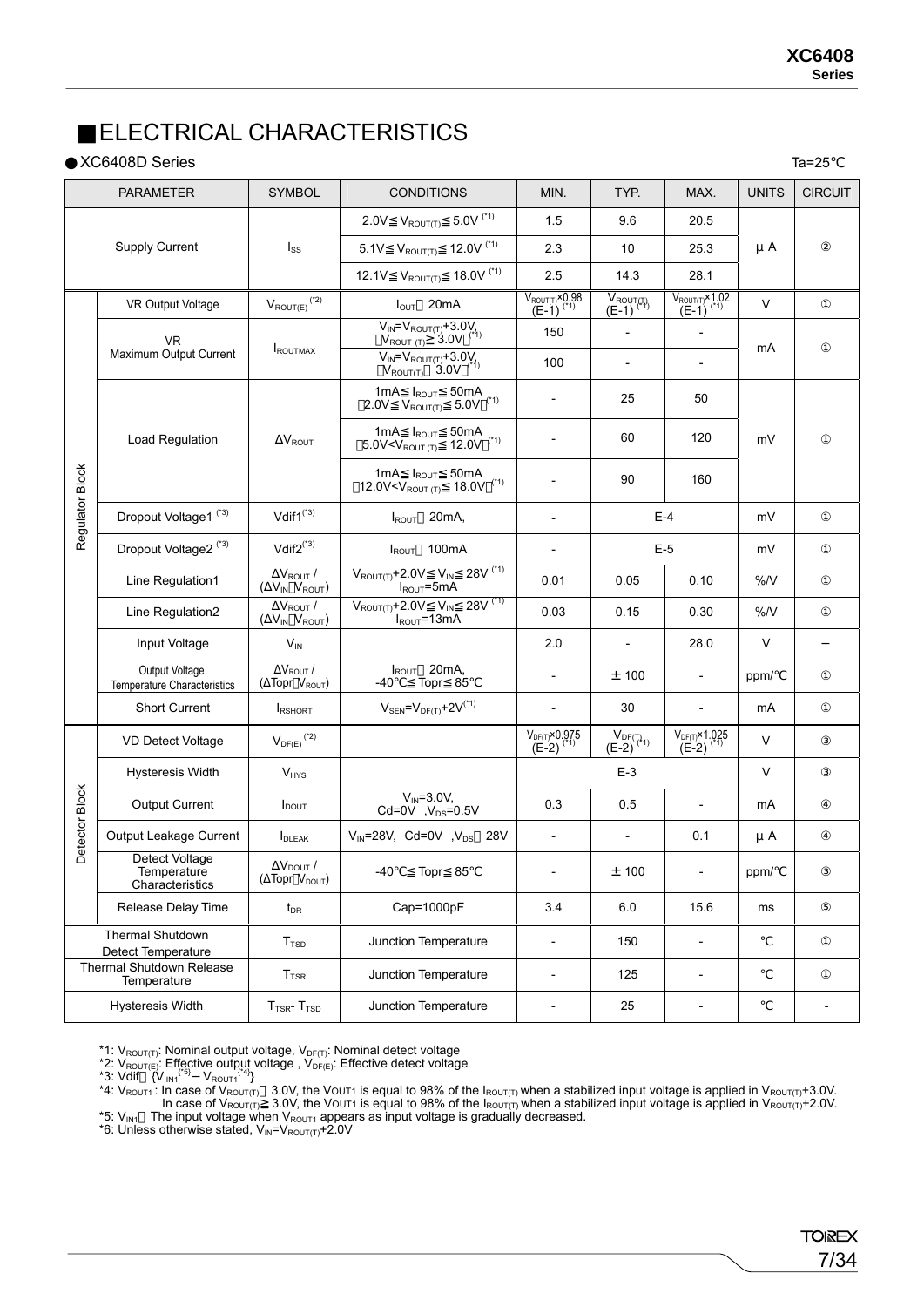### ELECTRICAL CHARACTERISTICS (Continued)

|                          | XC6408E Series                                   |                                                   |                                                                                                                                                                                             |                                                      |                                                      |                                                   |              | $Ta=25$        |
|--------------------------|--------------------------------------------------|---------------------------------------------------|---------------------------------------------------------------------------------------------------------------------------------------------------------------------------------------------|------------------------------------------------------|------------------------------------------------------|---------------------------------------------------|--------------|----------------|
|                          | <b>PARAMETER</b>                                 | <b>SYMBOL</b>                                     | <b>CONDITIONS</b>                                                                                                                                                                           | MIN.                                                 | TYP.                                                 | MAX.                                              | <b>UNITS</b> | <b>CIRCUIT</b> |
|                          |                                                  |                                                   | $V_{SEN} = V_{DF(T)} + 2.0V$<br>$2.0V$ $V_{ROUT(T)}$ 5.0V $(1)$                                                                                                                             | 1.5                                                  | 6.5                                                  | 17.6                                              |              |                |
|                          | <b>Supply Current</b>                            | $I_{SS}$                                          | $V_{SEN} = V_{DF(T)} + 2.0V$<br>$5.1V$ $V_{ROUT(T)}$ 12.0V (*1)                                                                                                                             | 2.1                                                  | 8                                                    | 17.6                                              | μA           |                |
|                          |                                                  |                                                   | $V_{\text{SEN}} = V_{\text{DF(T)}} + 2.0V$<br>$(*1)$<br>12.1V $V_{\text{ROUT(T)}}$ 18.0V                                                                                                    | 2.2                                                  | 8.5                                                  | 17.6                                              |              |                |
| <b>VD Supply Current</b> |                                                  | $I_{\text{DSS}}$                                  | $V_{SEN} = V_{SS}$                                                                                                                                                                          | $\blacksquare$                                       | 1.5                                                  | 3.9                                               | μA           |                |
|                          | <b>VR Output Voltage</b>                         | $V_{\mathsf{ROUT}(E)}$ (*2)                       | $V_{\text{SEN}} = V_{\text{DF}(T)} + 2.0V^{(2)}$<br>$I_{ROUT}$ 20mA                                                                                                                         | $V_{ROUT(T)} \times 0.98$<br>$(E-1)$ <sup>(*1)</sup> | $V_{ROUT(T)}$<br>(E-1) <sup>(<math>T_1</math>)</sup> | $V_{ROUT(T)} \times 1.02$<br>$(E-1)^{(1)}$        | V            |                |
|                          | VR.                                              | <b>IROUTMAX</b>                                   | $V_{IN} = V_{ROUT(T)} + 3.0V^{(T)}$<br>$V_{\text{SEN}} = V_{\text{DF}(T)} + 2.0 V$<br>$V_{\text{ROUT}(T)} = 3.0 V$                                                                          | 150                                                  | $\overline{a}$                                       | $\overline{\phantom{0}}$                          | mA           |                |
|                          | Maximum Output Current                           |                                                   | $V_{IN} = V_{ROUT(T)} + 3.0V$<br>$\frac{V_{\text{SEN}} = V_{\text{DF}(T)} + 2.0 V_{\text{ROUT}(T)}}{V_{\text{REN}} = V_{\text{DF}(T)} + 2.0 V_{\text{V}} + 2.0 V_{\text{S}}}{1 \text{ mA}}$ | 100                                                  |                                                      | $\overline{a}$                                    |              |                |
|                          |                                                  |                                                   | $(*1)$<br>2.0 $V_{ROUT(T)}$ 5.0V                                                                                                                                                            |                                                      | 25                                                   | 50                                                |              |                |
|                          | <b>Load Regulation</b>                           | <b>V</b> <sub>ROUT</sub>                          | $V_{SEN} = V_{DF(T)} + 2.0V$<br>1mA $I_{ROUT}$ 50mA<br>$(*1)$<br>5.0 V <sub>ROUT(T)</sub> 12.0V                                                                                             |                                                      | 60                                                   | 120                                               | mV           |                |
| Regulator Block          |                                                  |                                                   | $V_{SEN} = V_{DF(T)} + 2.0V$<br>1mA I <sub>ROUT</sub> 50mA<br>$(*1)$<br>12.0 V <sub>ROUT(T)</sub> 18.0V                                                                                     |                                                      | 90                                                   | 160                                               |              |                |
|                          | Dropout Voltage1 <sup>(*3)</sup>                 | Vdif1 <sup>(*3)</sup>                             | $I_{ROUT}$ 20mA                                                                                                                                                                             |                                                      |                                                      | $(E-4)$                                           | mV           |                |
|                          | Dropout Voltage2 <sup>(*3)</sup>                 | Vdif $2^{(*)}$                                    | $I_{ROUT}$ 100mA                                                                                                                                                                            | $\overline{\phantom{a}}$                             |                                                      | $(E-5)$                                           | mV           |                |
|                          | Line Regulation1                                 | $\Delta V_{ROUT}$ /<br>$(\Delta V_{IN} V_{ROUT})$ | $\frac{V_{\text{SEN}}\text{=}V_{\text{DF}(T)}\text{+2.0V}}{V_{\text{ROUT}(T)}\text{+2.0V}\ \ V_{\text{IN}}\ \ 28V\ \ }{^{(*)}}$<br>$I_{ROUT} = 5mA$                                         | 0.01                                                 | 0.05                                                 | 0.10                                              | %N           |                |
|                          | Line Regulation2                                 | $\Delta V_{ROUT}$ /<br>$(\Delta V_{IN} V_{ROUT})$ | $V_{SEN} = V_{DF(T)} + 2.0V$<br>$V_{ROUT(T)}+2.0V^{\circ}V_{IN}$ 28V (*1)<br>$I_{ROUT} = 13 \text{mA}$                                                                                      | 0.03                                                 | 0.15                                                 | 0.30                                              | %N           |                |
|                          | Input Voltage                                    | $V_{IN}$                                          |                                                                                                                                                                                             | 2.0                                                  |                                                      | 28.0                                              | $\vee$       |                |
|                          | Output Voltage<br>Temperature<br>Characteristics | $\Delta V_{ROUT}$ /<br>(ΔTopr V <sub>ROUT</sub> ) | $V_{\text{SEN}} = V_{\text{DF}(T)} + 2.0V^{(4)}$<br>$I_{ROUT}$ 20mA<br>Topr 85<br>-40                                                                                                       |                                                      | ± 100                                                |                                                   | ppm          |                |
|                          | Short Current                                    | <b>I</b> RSHORT                                   | $V_{\text{SEN}} = V_{\text{DF}(T)} + 2.0V^{(4)}$                                                                                                                                            | $\overline{\phantom{a}}$                             | 30                                                   | $\overline{a}$                                    | mA           |                |
|                          | VD Detect Voltage                                | $V_{\text{DF}(E)}$ $^{(*)}$                       |                                                                                                                                                                                             | $V_{\text{DF(T)}}$ x 0.975<br>(E-2) $^{(*)}$         | $\mathsf{V}_{\mathsf{DF}(\mathbb{I}_{1})}$ (E-2)     | $V_{DF(T)} \times 1.025$<br>(E-2) <sup>(*1)</sup> | V            |                |
|                          | <b>Hysteresis Width</b>                          | $V_{HYS}$                                         |                                                                                                                                                                                             |                                                      | $(E-3)$                                              |                                                   | V            |                |
| Detector Block           | Output Current                                   | <b>I</b> <sub>DOUT</sub>                          | $V_{IN} = 3.0V, V_{SEN} = V_{DF(T)} - 0.4V$ <sup>(*1)</sup><br>$V_{DS}=0.5V$                                                                                                                | 0.3                                                  | 0.5                                                  | $\qquad \qquad -$                                 | mA           |                |
|                          | Output Leakage Current                           | <b>I</b> DLEAK                                    | $V_{IN}$ =28V, V <sub>SEN</sub> =0V, V <sub>DS</sub> 28V                                                                                                                                    | $\overline{\phantom{a}}$                             |                                                      | 0.1                                               | μA           |                |
|                          | Detect Voltage<br>Temperature<br>Characteristics | $\Delta V_{DOUT}$ /<br>(ΔTopr V <sub>DOUT</sub> ) | Topr 85<br>-40                                                                                                                                                                              |                                                      | ± 100                                                |                                                   | ppm          |                |
|                          | <b>SENSE</b><br>Input Current                    | <b>I</b> SENSE                                    | $V_{SEN} = V_{DF(T)} + 2.0V$ <sup>(*1)</sup>                                                                                                                                                |                                                      | $(E-6)$                                              |                                                   | μA           |                |
|                          | <b>Thermal Shutdown</b><br>Detect Temperature    | T <sub>TSD</sub>                                  | Junction Temperature                                                                                                                                                                        | $\overline{\phantom{a}}$                             | 150                                                  | $\overline{\phantom{0}}$                          |              |                |
|                          | <b>Thermal Shutdown</b><br>Release Temperature   | T <sub>TSR</sub>                                  | Junction Temperature                                                                                                                                                                        | $\overline{\phantom{a}}$                             | 125                                                  | $\overline{\phantom{0}}$                          |              |                |
|                          | <b>Hysteresis Width</b>                          | $TTSR - TTSD$                                     | Junction Temperature                                                                                                                                                                        | $\overline{\phantom{a}}$                             | 25                                                   | $\overline{\phantom{0}}$                          |              |                |

\*1:  $V_{\mathsf{ROUT}(T)}$ : Nominal output voltage,  $V_{\mathsf{DF}(T)}$ : Nominal detect voltage

\*2:  $V_{\text{ROUT}(E)}$ : Effective output voltage,  $V_{\text{DF}(E)}$ : Effective detect voltage

\*3: Vdif  ${V_{IN1}}^{5}$   $V_{ROUT1}^{44}$ }

 $^*$ 4: V $_{\text{ROUT1}}$ : In case of V $_{\text{ROUT(T)}}$   $\,$  3.0V, the V $\text{o}$ UT1 is equal to 98% of the I $_{\text{ROUT(T)}}$ when a stabilized input voltage is applied in V $_{\text{ROUT(T)}}$ +3.0V. In case of V<sub>ROUT(T)</sub> 3.0V, the VOUT1 is equal to 98% of the I<sub>ROUT(T)</sub> when a stabilized input voltage is applied in V<sub>ROUT(T)</sub>+2.0V.

\*5:  $V_{IN1}$  The input voltage when  $V_{ROUT1}$  appears as input voltage is gradually decreased.

\*6: Unless otherwise stated,  $V_{IN} = V_{ROUT(T)} + 2.0V$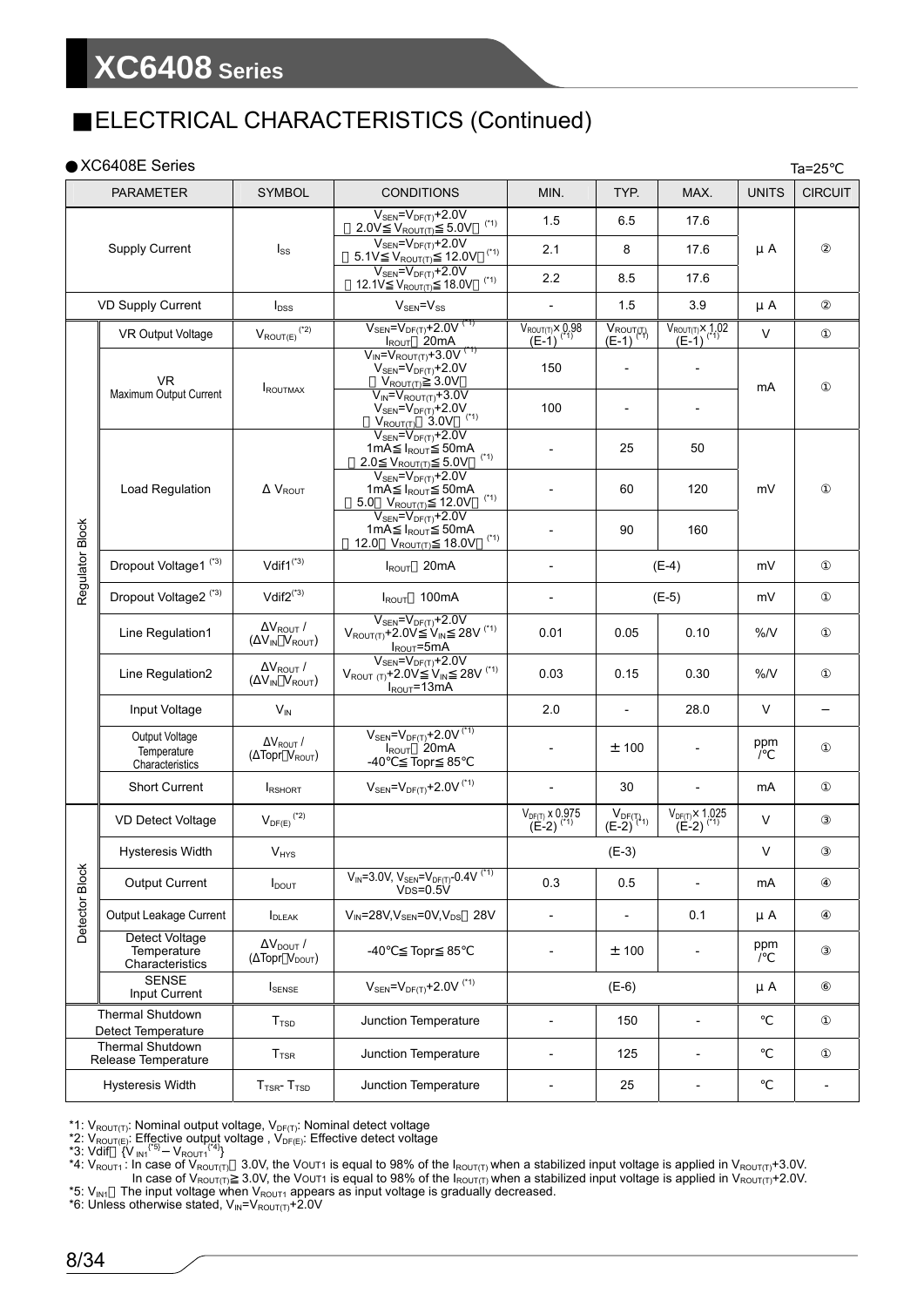### ELECTRICAL CHARACTERISTICS (Continued)

#### Voltage Chart

(\*1) $V_{\text{ROUT}}$ : Accuracy  $\pm 2\%$ ,  $V_{\text{DF}}$ : Accuracy  $\pm 2.5\%$ 

| <b>SYMBOL</b>                       | $E-1$          |       |                       | $E-2$ |                      | $E-3$                   |                            | $E-4$                   |                                   | $E-5$                    |                            | $E-6$        |  |
|-------------------------------------|----------------|-------|-----------------------|-------|----------------------|-------------------------|----------------------------|-------------------------|-----------------------------------|--------------------------|----------------------------|--------------|--|
| <b>NOMINAL</b><br>VR OUTPUT VOLTAGE | <b>VR</b>      |       | VD                    |       |                      | <b>HYSTERESIS WIDTH</b> | <b>DROPOUT</b><br>VOLTAGE1 |                         | <b>DROPOUT</b><br><b>VOLTAGE2</b> |                          |                            | <b>SENSE</b> |  |
| VD DETECT VOLTAGE                   | OUTPUT VOLTAGE | (V)   | DETECT VOLTAGE<br>(V) |       |                      | (V)                     |                            | $I_{ROUT}$ =20mA<br>(M) |                                   | $I_{ROUT} = 100mA$       | <b>INPUT CURRENT</b><br>μA |              |  |
| (V)<br>$V_{ROUT(T)}$                | $V_{ROUT(E)}$  |       | $V_{DF(E)}$           |       |                      | $V_{HYS}$               |                            | Vdif1                   |                                   | (M)<br>Vdif <sub>2</sub> |                            | Isense       |  |
| $V_{DF(T)}$                         | MIN.           | MAX.  | MIN.                  | MAX.  | MIN.                 | MAX.                    | <b>TYP</b>                 | <b>MAX</b>              | <b>TYP</b>                        | <b>MAX</b>               | <b>MIN</b>                 | <b>MAX</b>   |  |
| 2.0                                 | 1.960          | 2.040 | 1.950                 | 2.050 |                      |                         | 500                        |                         |                                   |                          |                            |              |  |
| 2.1                                 | 2.058          | 2.142 | 2.048                 | 2.153 |                      |                         |                            | 680                     | 2300                              | 3300                     |                            |              |  |
| 2.2                                 | 2.156          | 2.244 | 2.145                 | 2.255 |                      |                         | 430                        |                         |                                   |                          |                            |              |  |
| 2.3                                 | 2.254          | 2.346 | 2.243                 | 2.358 |                      |                         |                            | 600                     | 1950                              | 2950                     |                            |              |  |
| 2.4                                 | 2.352          | 2.448 | 2.340                 | 2.460 |                      |                         |                            |                         |                                   |                          |                            |              |  |
| 2.5                                 | 2.450          | 2.550 | 2.438                 | 2.563 |                      |                         |                            |                         |                                   |                          |                            |              |  |
| 2.6                                 | 2.548          | 2.652 | 2.535                 | 2.665 |                      |                         |                            |                         |                                   |                          |                            |              |  |
| 2.7                                 | 2.646          | 2.754 | 2.633                 | 2.768 |                      |                         | 360                        | 530                     | 1550                              | 2550                     |                            |              |  |
| 2.8                                 | 2.744          | 2.856 | 2.730                 | 2.870 |                      |                         |                            |                         |                                   |                          |                            |              |  |
| 2.9                                 | 2.842          | 2.958 | 2.828                 | 2.973 |                      |                         |                            |                         |                                   |                          |                            |              |  |
| 3.0                                 | 2.940          | 3.060 | 2.925                 | 3.075 |                      |                         |                            |                         |                                   |                          |                            |              |  |
| 3.1                                 | 3.038          | 3.162 | 3.023                 | 3.178 |                      |                         |                            |                         |                                   |                          | 0.1                        |              |  |
| 3.2                                 | 3.136          | 3.264 | 3.120                 | 3.280 |                      |                         |                            |                         |                                   |                          |                            |              |  |
| 3.3                                 | 3.234          | 3.366 | 3.218                 | 3.383 |                      | 250                     |                            |                         |                                   |                          |                            |              |  |
| 3.4                                 | 3.332          | 3.468 | 3.315                 | 3.485 |                      |                         |                            |                         |                                   |                          |                            |              |  |
| 3.5                                 | 3.430          | 3.570 | 3.413                 | 3.588 |                      |                         |                            | 380                     | 1100                              | 1800                     |                            | 2.2          |  |
| 3.6                                 | 3.528          | 3.672 | 3.510                 | 3.690 |                      |                         |                            |                         |                                   |                          |                            |              |  |
| 3.7                                 | 3.626          | 3.774 | 3.608                 | 3.793 |                      |                         |                            |                         |                                   |                          |                            |              |  |
| 3.8                                 | 3.724          | 3.876 | 3.705                 | 3.895 |                      |                         |                            |                         |                                   |                          |                            |              |  |
| 3.9                                 | 3.822          | 3.978 | 3.803                 | 3.998 |                      |                         |                            |                         |                                   |                          |                            |              |  |
| 4.0                                 | 3.920          | 4.080 | 3.900                 | 4.100 | $V_{DF(E)} \times 2$ | $V_{DF(E)} \times 8$    |                            |                         |                                   |                          |                            |              |  |
| 4.1                                 | 4.018          | 4.182 | 3.998                 | 4.203 |                      |                         |                            |                         |                                   |                          |                            |              |  |
| 4.2                                 | 4.116          | 4.284 | 4.095                 | 4.305 |                      |                         |                            |                         |                                   |                          |                            |              |  |
| 4.3                                 | 4.214          | 4.386 | 4.193                 | 4.408 |                      |                         |                            |                         |                                   |                          |                            |              |  |
| 4.4                                 | 4.312          | 4.488 | 4.290                 | 4.510 |                      |                         |                            |                         |                                   |                          |                            |              |  |
| 4.5                                 | 4.410          | 4.590 | 4.388                 | 4.613 |                      |                         | 230                        | 350                     | 850                               | 1650                     |                            |              |  |
| 4.6                                 | 4.508          | 4.692 | 4.485                 | 4.715 |                      |                         |                            |                         |                                   |                          |                            |              |  |
| 4.7                                 | 4.606          | 4.794 | 4.583                 | 4.818 |                      |                         |                            |                         |                                   |                          |                            |              |  |
| 4.8                                 | 4.704          | 4.896 | 4.680                 | 4.920 |                      |                         |                            |                         |                                   |                          |                            |              |  |
| 4.9                                 | 4.802          | 4.998 | 4.778                 | 5.023 |                      |                         |                            |                         |                                   |                          |                            |              |  |
| 5.0                                 | 4.900          | 5.100 | 4.875                 | 5.125 |                      |                         |                            |                         |                                   |                          |                            |              |  |
| 5.1                                 | 4.998          | 5.202 | 4.973                 | 5.228 |                      |                         |                            |                         |                                   |                          |                            |              |  |
| 5.2                                 | 5.096          | 5.304 | 5.070                 | 5.330 |                      |                         |                            |                         |                                   |                          |                            |              |  |
| 5.3                                 | 5.194          | 5.406 | 5.168                 | 5.433 |                      |                         |                            |                         |                                   |                          |                            |              |  |
| 5.4                                 | 5.292          | 5.508 | 5.265                 | 5.535 |                      |                         | 180                        | 300                     | 750                               | 1350                     | 0.1                        |              |  |
| 5.5                                 | 5.390          | 5.610 | 5.363                 | 5.638 |                      |                         |                            |                         |                                   |                          |                            | 4.1          |  |
| 5.6                                 | 5.488          | 5.712 | 5.460                 | 5.740 |                      |                         |                            |                         |                                   |                          |                            |              |  |
| 5.7                                 | 5.586          | 5.814 | 5.558                 | 5.843 |                      |                         |                            |                         |                                   |                          |                            |              |  |
| 5.8                                 | 5.684          | 5.916 | 5.655                 | 5.945 |                      |                         |                            |                         |                                   |                          |                            |              |  |
| 5.9                                 | 5.782          | 6.018 | 5.753                 | 6.048 |                      |                         |                            |                         |                                   |                          |                            |              |  |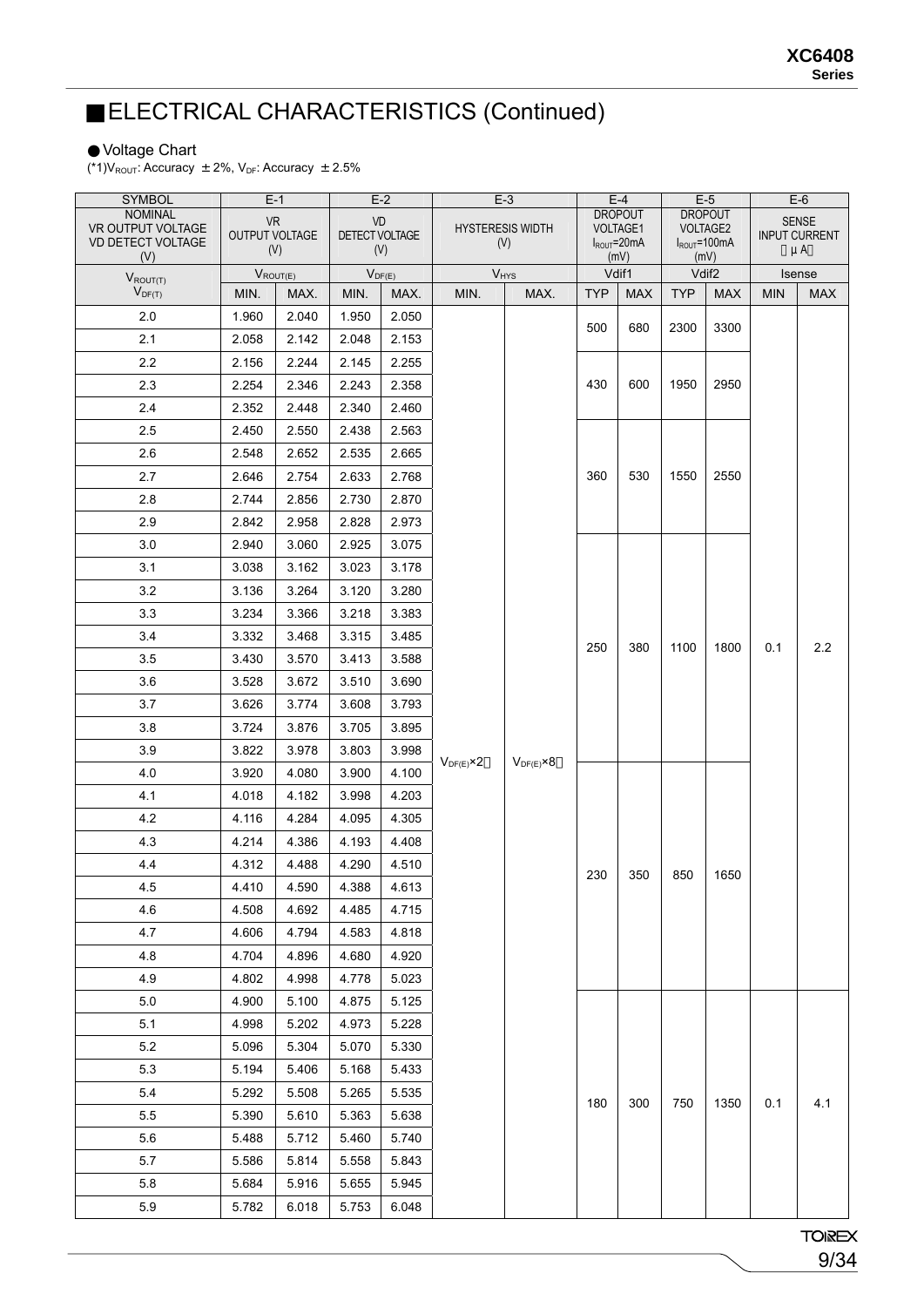#### ELECTRICAL CHARACTERISTICS (Continued)

Voltage Chart (Continued)

| (*1) V <sub>ROUT</sub> : Accuracy $\pm$ 2%, V <sub>DF</sub> : Accuracy $\pm$ 2.5% |                |                       |                |                       |                         |                      |                                   |                   |                                               |                    |                           |                |
|-----------------------------------------------------------------------------------|----------------|-----------------------|----------------|-----------------------|-------------------------|----------------------|-----------------------------------|-------------------|-----------------------------------------------|--------------------|---------------------------|----------------|
| <b>SYMBOL</b>                                                                     |                | $E-1$                 |                | $E-2$                 |                         | $E-3$                | $E-4$<br><b>DROPOUT</b>           |                   | $E-5$<br><b>DROPOUT</b>                       |                    |                           | $E-6$<br>SENSE |
| <b>NOMINAL</b><br>VR OUTPUT VOLTAGE                                               |                | <b>VR</b>             |                | VD                    | <b>HYSTERESIS WIDTH</b> |                      |                                   | VOLTAGE1          |                                               | VOLTAGE2           |                           | <b>INPUT</b>   |
| VD DETECT VOLTAGE                                                                 |                | OUTPUT VOLTAGE<br>(V) |                | DETECT VOLTAGE<br>(V) |                         | (V)                  |                                   | $I_{ROUT} = 20mA$ |                                               | $I_{ROUT} = 100mA$ | <b>CURRENT</b><br>$\mu A$ |                |
| (V)                                                                               |                |                       |                |                       |                         |                      | (mV)                              |                   | (mV)                                          |                    | Isense                    |                |
| $V_{ROUT(T)}$<br>$V_{DF(T)}$                                                      | MIN.           | $V_{ROUT(E)}$<br>MAX. | MIN.           | $V_{DF(E)}$<br>MAX.   | $V_{HYS}$<br>MIN.       | MAX.                 | Vdif1<br><b>TYP</b><br><b>MAX</b> |                   | Vdif <sub>2</sub><br><b>TYP</b><br><b>MAX</b> |                    | <b>MIN</b>                | <b>MAX</b>     |
| 6.0                                                                               | 5.880          | 6.120                 | 5.850          | 6.150                 |                         |                      |                                   |                   |                                               |                    |                           |                |
| 6.1                                                                               | 5.978          | 6.222                 | 5.948          | 6.253                 |                         |                      |                                   |                   |                                               | 1350               |                           |                |
| 6.2                                                                               | 6.076          | 6.324                 | 6.045          | 6.355                 |                         |                      | 180                               | 300               | 750                                           |                    |                           |                |
| 6.3                                                                               | 6.174          | 6.426                 | 6.143          | 6.458                 |                         |                      |                                   |                   |                                               |                    |                           |                |
| 6.4                                                                               | 6.272          | 6.528                 | 6.240          | 6.560                 |                         |                      |                                   |                   |                                               |                    |                           |                |
| 6.5                                                                               | 6.370          | 6.630                 | 6.338          | 6.663                 |                         |                      |                                   |                   |                                               |                    |                           |                |
| 6.6                                                                               | 6.468          | 6.732                 | 6.435          | 6.765                 |                         |                      |                                   |                   |                                               |                    |                           |                |
| 6.7                                                                               | 6.566          | 6.834                 | 6.533          | 6.868                 |                         |                      |                                   |                   |                                               |                    |                           |                |
| 6.8                                                                               | 6.664          | 6.936                 | 6.630          | 6.970                 |                         |                      |                                   |                   |                                               |                    |                           |                |
| 6.9                                                                               | 6.762          | 7.038                 | 6.728          | 7.073                 |                         |                      |                                   |                   |                                               |                    |                           |                |
| 7.0                                                                               | 6.860          | 7.140                 | 6.825          | 7.175                 |                         |                      |                                   |                   | 650                                           | 1150               |                           |                |
| 7.1                                                                               | 6.958          | 7.242                 | 6.923          | 7.278                 |                         |                      |                                   | 260               |                                               |                    |                           |                |
| 7.2                                                                               | 7.056          | 7.344                 | 7.020          | 7.380                 |                         |                      | 160                               |                   |                                               |                    |                           |                |
| 7.3                                                                               | 7.154          | 7.446                 | 7.118          | 7.483                 |                         |                      |                                   |                   |                                               |                    |                           |                |
| 7.4                                                                               | 7.252          | 7.548                 | 7.215          | 7.585                 |                         |                      |                                   |                   |                                               |                    |                           |                |
| 7.5                                                                               | 7.350          | 7.650                 | 7.313          | 7.688                 |                         |                      |                                   |                   |                                               |                    |                           |                |
| 7.6                                                                               | 7.448          | 7.752                 | 7.410          | 7.790                 |                         |                      |                                   |                   |                                               |                    |                           |                |
| 7.7                                                                               | 7.546          | 7.854                 | 7.508          | 7.893                 |                         |                      |                                   |                   |                                               |                    |                           |                |
| 7.8                                                                               | 7.644          | 7.956                 | 7.605          | 7.995                 |                         |                      |                                   |                   |                                               |                    |                           |                |
| 7.9                                                                               | 7.742          | 8.058                 | 7.703          | 8.098                 |                         |                      |                                   |                   |                                               |                    | 0.1                       |                |
| 8.0                                                                               | 7.840          | 8.160                 | 7.800          | 8.200                 | $V_{DF(E)} \times 2$    | $V_{DF(E)} \times 8$ |                                   |                   |                                               |                    |                           | 4.1            |
| 8.1                                                                               | 7.938          | 8.262                 | 7.898          | 8.303                 |                         |                      |                                   |                   |                                               |                    |                           |                |
| 8.2                                                                               | 8.036          | 8.364                 | 7.995          | 8.405                 |                         |                      |                                   |                   |                                               |                    |                           |                |
| 8.3                                                                               | 8.134          | 8.466                 | 8.093          | 8.508                 |                         |                      |                                   |                   |                                               |                    |                           |                |
| 8.4                                                                               | 8.232          | 8.568                 | 8.190          | 8.610                 |                         |                      |                                   |                   |                                               |                    |                           |                |
| 8.5<br>8.6                                                                        | 8.330<br>8.428 | 8.670<br>8.772        | 8.288<br>8.385 | 8.713<br>8.815        |                         |                      |                                   |                   |                                               |                    |                           |                |
| 8.7                                                                               | 8.526          | 8.874                 | 8.483          | 8.918                 |                         |                      |                                   |                   |                                               |                    |                           |                |
| 8.8                                                                               | 8.624          | 8.976                 | 8.580          | 9.020                 |                         |                      |                                   |                   |                                               |                    |                           |                |
| 8.9                                                                               | 8.722          | 9.078                 | 8.678          | 9.123                 |                         |                      |                                   |                   |                                               |                    |                           |                |
| 9.0                                                                               | 8.820          | 9.180                 | 8.775          | 9.225                 |                         |                      |                                   |                   |                                               |                    |                           |                |
| 9.1                                                                               | 8.918          | 9.282                 | 8.873          | 9.328                 |                         |                      | 160                               | 230               | 450                                           | 950                |                           |                |
| 9.2                                                                               | 9.016          | 9.384                 | 8.970          | 9.430                 |                         |                      |                                   |                   |                                               |                    |                           |                |
| 9.3                                                                               | 9.114          | 9.486                 | 9.068          | 9.533                 |                         |                      |                                   |                   |                                               |                    |                           |                |
| 9.4                                                                               | 9.212          | 9.588                 | 9.165          | 9.635                 |                         |                      |                                   |                   |                                               |                    |                           |                |
| 9.5                                                                               | 9.310          | 9.690                 | 9.263          | 9.738                 |                         |                      |                                   |                   |                                               |                    |                           |                |
| 9.6                                                                               | 9.408          | 9.792                 | 9.360          | 9.840                 |                         |                      |                                   |                   |                                               |                    |                           |                |
| 9.7                                                                               | 9.506          | 9.894                 | 9.458          | 9.943                 |                         |                      |                                   |                   |                                               |                    |                           |                |
| 9.8                                                                               | 9.604          | 9.996                 | 9.555          | 10.045                |                         |                      |                                   |                   |                                               |                    |                           |                |
| 9.9                                                                               | 9.702          | 10.098                | 9.653          | 10.148                |                         |                      |                                   |                   |                                               |                    |                           |                |
| 10.0                                                                              | 9.800          | 10.200                | 9.750          | 10.250                |                         |                      |                                   |                   |                                               |                    |                           |                |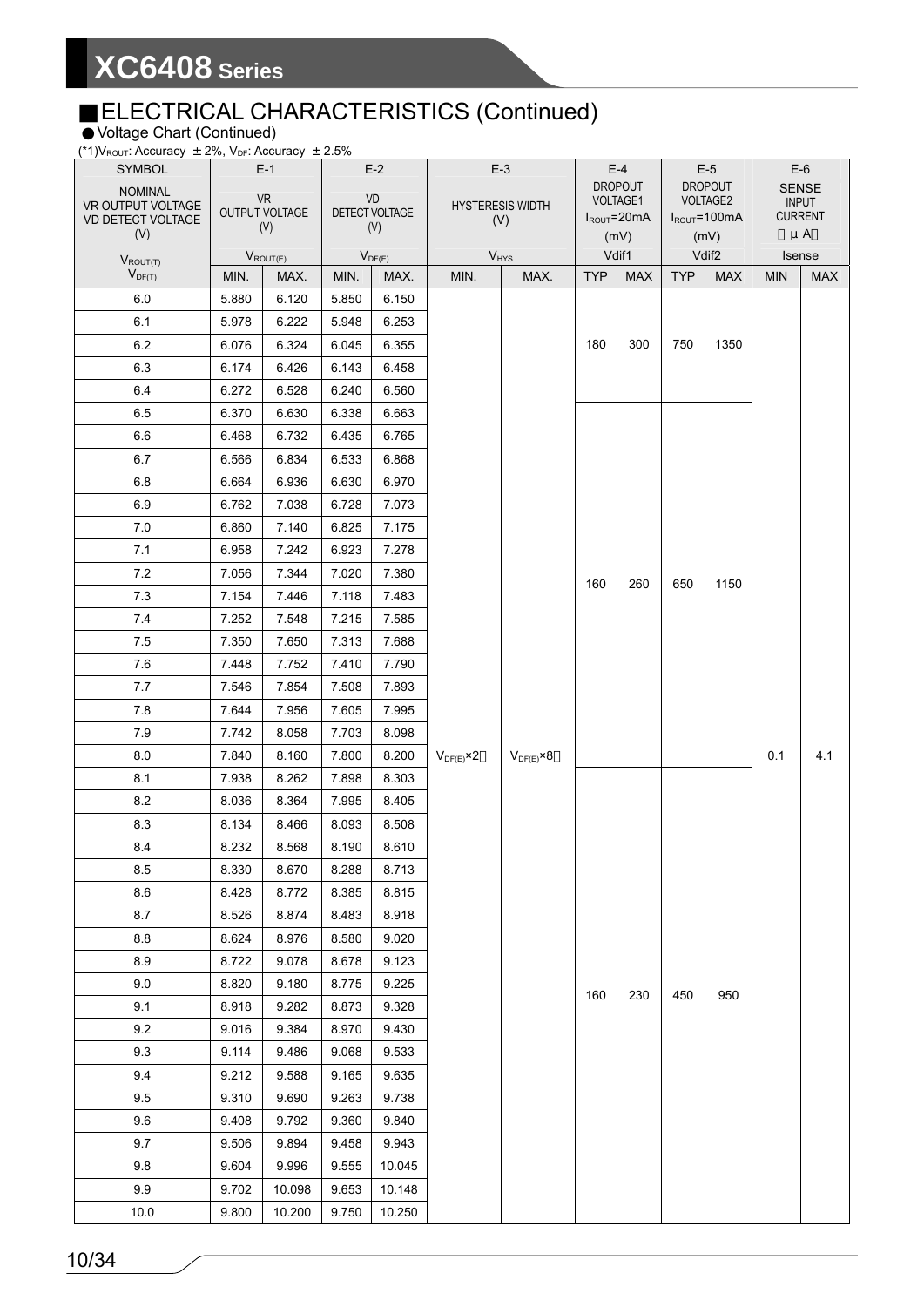#### ELECTRICAL CHARACTERISTICS (Continued)

(\*1) $V_{\text{ROUT}}$ : Accuracy  $\pm 2\%$ ,  $V_{\text{DF}}$ : Accuracy  $\pm 2.5\%$ 

| <b>SYMBOL</b>                                                   |                             | $E-1$  |                      | $E-2$               | $E-3$                          |                      |            | $E-4$                                                 |            | $E-5$                                                   |            | $E-6$                                           |
|-----------------------------------------------------------------|-----------------------------|--------|----------------------|---------------------|--------------------------------|----------------------|------------|-------------------------------------------------------|------------|---------------------------------------------------------|------------|-------------------------------------------------|
| <b>NOMINAL</b><br>VR OUTPUT VOLTAGE<br>VD DETECT VOLTAGE<br>(V) | <b>VR</b><br>OUTPUT VOLTAGE | (V)    | VD<br>DETECT VOLTAGE | (V)                 | <b>HYSTERESIS WIDTH</b><br>(V) |                      |            | <b>DROPOUT</b><br><b>VOLTAGE1</b><br>$I_{ROUT}$ =20mA |            | <b>DROPOUT</b><br><b>VOLTAGE2</b><br>$I_{ROUT} = 100mA$ |            | <b>SENSE</b><br><b>INPUT CURRENT</b><br>$\mu$ A |
|                                                                 |                             |        |                      |                     |                                |                      |            | (mV)<br>Vdif1                                         |            | (mV)<br>Vdif <sub>2</sub>                               |            | Isense                                          |
| $V_{ROUT(T)}$<br>$V_{DF(T)}$                                    | $V_{ROUT(E)}$<br>MIN.       | MAX.   | MIN.                 | $V_{DF(E)}$<br>MIN. | $V_{HYS}$<br>MIN.              | MIN.                 | <b>TYP</b> | <b>MAX</b>                                            | <b>TYP</b> | <b>MAX</b>                                              | <b>MIN</b> | <b>MAX</b>                                      |
| 10.1                                                            | 9.898                       | 10.302 | 9.848                | 10.353              |                                |                      |            |                                                       |            |                                                         |            |                                                 |
| 10.2                                                            | 9.996                       | 10.404 | 9.945                | 10.455              |                                |                      |            |                                                       |            |                                                         |            |                                                 |
| 10.3                                                            | 10.094                      | 10.506 | 10.043               | 10.558              |                                |                      |            |                                                       |            |                                                         |            |                                                 |
| 10.4                                                            | 10.192                      | 10.608 | 10.140               | 10.660              |                                |                      |            |                                                       |            |                                                         |            |                                                 |
| 10.5                                                            | 10.290                      | 10.710 | 10.238               | 10.763              | $V_{DF(E)} \times 2$           | $V_{DF(E)} \times 8$ |            |                                                       |            |                                                         |            |                                                 |
| 10.6                                                            | 10.388                      | 10.812 | 10.335               | 10.865              |                                |                      |            |                                                       |            |                                                         |            |                                                 |
| 10.7                                                            | 10.486                      | 10.914 | 10.433               | 10.968              |                                |                      |            |                                                       |            |                                                         |            |                                                 |
| 10.8                                                            | 10.584                      | 11.016 | 10.530               | 11.070              |                                |                      |            |                                                       |            |                                                         |            |                                                 |
| 10.9                                                            | 10.682                      | 11.118 | 10.628               | 11.173              |                                |                      |            |                                                       |            |                                                         |            |                                                 |
| 11.0                                                            | 10.780                      | 11.220 | 10.725               | 11.275              |                                |                      | 150        | 200                                                   | 400        | 850                                                     | 0.1        | 4.1                                             |
| 11.1                                                            | 10.878                      | 11.322 | 10.823               | 11.378              |                                |                      |            |                                                       |            |                                                         |            |                                                 |
| 11.2                                                            | 10.976                      | 11.424 | 10.920               | 11.480              |                                |                      |            |                                                       |            |                                                         |            |                                                 |
| 11.3                                                            | 11.074                      | 11.526 | 11.018               | 11.583              |                                |                      |            |                                                       |            |                                                         |            |                                                 |
| 11.4                                                            | 11.172                      | 11.628 | 11.115               | 11.685              |                                |                      |            |                                                       |            |                                                         |            |                                                 |
| 11.5                                                            | 11.270                      | 11.730 | 11.213               | 11.788              |                                |                      |            |                                                       |            |                                                         |            |                                                 |
| 11.6                                                            | 11.368                      | 11.832 | 11.310               | 11.890              |                                |                      |            |                                                       |            |                                                         |            |                                                 |
| 11.7                                                            | 11.466                      | 11.934 | 11.408               | 11.993              |                                |                      |            |                                                       |            |                                                         |            |                                                 |
| 11.8                                                            | 11.564                      | 12.036 | 11.505               | 12.095              |                                |                      |            |                                                       |            |                                                         |            |                                                 |
| 11.9                                                            | 11.662                      | 12.138 | 11.603               | 12.198              |                                |                      |            |                                                       |            |                                                         |            |                                                 |
| 12.0                                                            | 11.760                      | 12.240 | 11.700               | 12.300              |                                |                      |            |                                                       |            |                                                         |            |                                                 |
| 12.1                                                            | 11.858                      | 12.342 | 11.798               | 12.403              |                                |                      |            |                                                       |            |                                                         |            |                                                 |
| 12.2                                                            | 11.956                      | 12.444 | 11.895               | 12.505              |                                |                      |            |                                                       |            |                                                         |            |                                                 |
| 12.3                                                            | 12.054                      | 12.546 | 11.993               | 12.608              |                                |                      |            |                                                       |            |                                                         |            |                                                 |
| 12.4                                                            | 12.152                      | 12.648 | 12.090               | 12.710              |                                |                      |            |                                                       |            |                                                         |            |                                                 |
| 12.5                                                            | 12.250                      | 12.750 | 12.188               | 12.813              | $V_{DF(E)} \times 1$           | $V_{DF(E)}$ ×7       |            |                                                       |            |                                                         |            |                                                 |
| 12.6                                                            | 12.348                      | 12.852 | 12.285               | 12.915              |                                |                      |            |                                                       |            |                                                         |            |                                                 |
| 12.7                                                            | 12.446                      | 12.954 | 12.383               | 13.018              |                                |                      |            |                                                       |            |                                                         |            |                                                 |
| 12.8                                                            | 12.544                      | 13.056 | 12.480               | 13.120              |                                |                      |            |                                                       |            |                                                         |            |                                                 |
| 12.9                                                            | 12.642                      | 13.158 | 12.578               | 13.223              |                                |                      |            |                                                       |            |                                                         |            |                                                 |
| 13.0                                                            | 12.740                      | 13.260 | 12.675               | 13.325              |                                |                      | 120        | 170                                                   | 350        | 800                                                     | 0.6        | $6.6\,$                                         |
| 13.1                                                            | 12.838                      | 13.362 | 12.773               | 13.428              |                                |                      |            |                                                       |            |                                                         |            |                                                 |
| 13.2                                                            | 12.936                      | 13.464 | 12.870               | 13.530              |                                |                      |            |                                                       |            |                                                         |            |                                                 |
| 13.3                                                            | 13.034                      | 13.566 | 12.968               | 13.633              |                                |                      |            |                                                       |            |                                                         |            |                                                 |
| 13.4                                                            | 13.132                      | 13.668 | 13.065               | 13.735              |                                |                      |            |                                                       |            |                                                         |            |                                                 |
| 13.5                                                            | 13.230                      | 13.770 | 13.163               | 13.838              |                                |                      |            |                                                       |            |                                                         |            |                                                 |
| 13.6                                                            | 13.328                      | 13.872 | 13.260               | 13.940              |                                |                      |            |                                                       |            |                                                         |            |                                                 |
| 13.7                                                            | 13.426                      | 13.974 | 13.358               | 14.043              |                                |                      |            |                                                       |            |                                                         |            |                                                 |
| 13.8                                                            | 13.524                      | 14.076 | 13.455               | 14.145              |                                |                      |            |                                                       |            |                                                         |            |                                                 |
| 13.9                                                            | 13.622                      | 14.178 | 13.553               | 14.248              |                                |                      |            |                                                       |            |                                                         |            |                                                 |
| 14.0                                                            | 13.720                      | 14.280 | 13.650               | 14.350              |                                |                      |            |                                                       |            |                                                         |            |                                                 |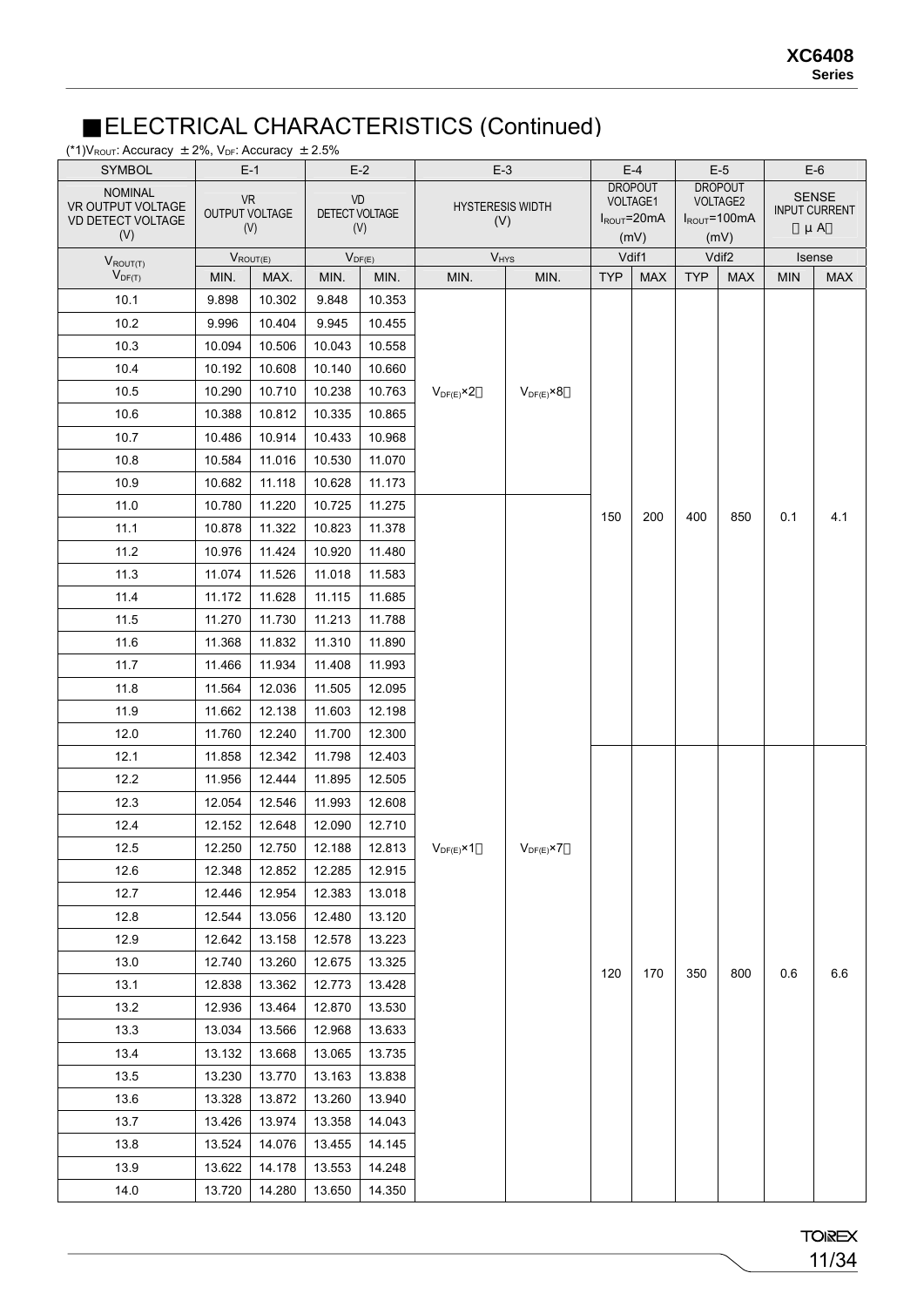### ELECTRICAL CHARACTERISTICS (Continued)

(\*1) $V_{\text{ROUT}}$ : Accuracy  $\pm 2\%$ ,  $V_{\text{DF}}$ : Accuracy  $\pm 2.5\%$ 

| <b>SYMBOL</b>                                 |                | $E-1$         |                | $E-2$       |                      | $E-3$                   |            | $E-4$                               |            | $E-5$                          |            | $E-6$                          |
|-----------------------------------------------|----------------|---------------|----------------|-------------|----------------------|-------------------------|------------|-------------------------------------|------------|--------------------------------|------------|--------------------------------|
| <b>NOMINAL</b>                                | <b>VR</b>      |               | VD             |             |                      |                         |            | <b>DROPOUT</b>                      |            | <b>DROPOUT</b>                 |            | <b>SENSE</b>                   |
| VR OUTPUT VOLTAGE<br><b>VD DETECT VOLTAGE</b> | OUTPUT VOLTAGE |               | DETECT VOLTAGE |             |                      | <b>HYSTERESIS WIDTH</b> |            | <b>VOLTAGE1</b><br>$I_{ROUT}$ =20mA |            | VOLTAGE2<br>$I_{ROUT} = 100mA$ |            | <b>INPUT</b><br><b>CURRENT</b> |
| (V)                                           |                | (V)           |                | (V)         |                      | (V)                     |            | (mV)                                |            | (mV)                           |            | μA                             |
| $V_{ROUT(T)}$                                 |                | $V_{ROUT(E)}$ |                | $V_{DF(E)}$ |                      | $V_{HYS}$               |            | Vdif1                               |            | Vdif <sub>2</sub>              |            | Isense                         |
| $V_{DF(T)}$                                   | MIN.           | MAX.          | MIN.           | MAX.        | MIN.                 | MAX.                    | <b>TYP</b> | <b>MAX</b>                          | <b>TYP</b> | <b>MAX</b>                     | <b>MIN</b> | <b>MAX</b>                     |
| 14.1                                          | 13.818         | 14.382        | 13.748         | 14.453      |                      |                         |            |                                     |            |                                |            |                                |
| 14.2                                          | 13.916         | 14.484        | 13.845         | 14.555      |                      |                         |            |                                     |            |                                |            |                                |
| 14.3                                          | 14.014         | 14.586        | 13.943         | 14.658      |                      |                         |            |                                     |            |                                |            |                                |
| 14.4                                          | 14.112         | 14.688        | 14.040         | 14.760      |                      |                         |            |                                     |            |                                |            |                                |
| 14.5                                          | 14.210         | 14.790        | 14.138         | 14.863      |                      |                         |            |                                     |            |                                |            |                                |
| 14.6                                          | 14.308         | 14.892        | 14.235         | 14.965      |                      |                         |            |                                     |            |                                |            |                                |
| 14.7                                          | 14.406         | 14.994        | 14.333         | 15.068      |                      |                         |            |                                     |            |                                |            |                                |
| 14.8                                          | 14.504         | 15.096        | 14.430         | 15.170      |                      |                         |            |                                     |            |                                |            |                                |
| 14.9                                          | 14.602         | 15.198        | 14.528         | 15.273      |                      |                         |            |                                     |            |                                |            |                                |
| 15.0                                          | 14.700         | 15.300        | 14.625         | 15.375      |                      |                         |            |                                     |            |                                | 0.6        | 6.6                            |
| 15.1                                          | 14.798         | 15.402        | 14.723         | 15.478      | $V_{DF(E)} \times 1$ | $V_{DF(E)}$ ×7          |            |                                     |            |                                |            |                                |
| 15.2                                          | 14.896         | 15.504        | 14.820         | 15.580      |                      |                         |            |                                     |            |                                |            |                                |
| 15.3                                          | 14.994         | 15.606        | 14.918         | 15.683      |                      |                         |            |                                     |            |                                |            |                                |
| 15.4                                          | 15.092         | 15.708        | 15.015         | 15.785      |                      |                         |            |                                     |            |                                |            |                                |
| 15.5                                          | 15.190         | 15.810        | 15.113         | 15.888      |                      |                         |            |                                     |            |                                |            |                                |
| 15.6                                          | 15.288         | 15.912        | 15.210         | 15.990      |                      |                         |            |                                     |            |                                |            |                                |
| 15.7                                          | 15.386         | 16.014        | 15.308         | 16.093      |                      |                         |            |                                     |            |                                |            |                                |
| 15.8                                          | 15.484         | 16.116        | 15.405         | 16.195      |                      |                         |            |                                     |            |                                |            |                                |
| 15.9                                          | 15.582         | 16.218        | 15.503         | 16.298      |                      |                         |            |                                     |            |                                |            |                                |
| 16.0                                          | 15.680         | 16.320        | 15.600         | 16.400      |                      |                         | 120        | 170                                 | 350        | 800                            |            |                                |
| 16.1                                          | 15.778         | 16.422        |                |             |                      |                         |            |                                     |            |                                |            |                                |
| 16.2                                          | 15.876         | 16.524        |                |             |                      |                         |            |                                     |            |                                |            |                                |
| 16.3                                          | 15.974         | 16.626        |                |             |                      |                         |            |                                     |            |                                |            |                                |
| 16.4                                          | 16.072         | 16.728        |                |             |                      |                         |            |                                     |            |                                |            |                                |
| 16.5                                          | 16.170         | 16.830        |                |             |                      |                         |            |                                     |            |                                |            |                                |
| 16.6                                          | 16.268         | 16.932        |                |             |                      |                         |            |                                     |            |                                |            |                                |
| 16.7                                          | 16.366         | 17.034        |                |             |                      |                         |            |                                     |            |                                |            |                                |
| 16.8                                          | 16.464         | 17.136        |                |             |                      |                         |            |                                     |            |                                |            |                                |
| 16.9                                          | 16.562         | 17.238        |                |             |                      |                         |            |                                     |            |                                |            |                                |
| 17.0                                          | 16.660         | 17.340        |                |             |                      |                         |            |                                     |            |                                |            |                                |
| 17.1                                          | 16.758         | 17.442        |                |             |                      |                         |            |                                     |            |                                |            |                                |
| 17.2                                          | 16.856         | 17.544        |                |             |                      |                         |            |                                     |            |                                |            |                                |
| 17.3                                          | 16.954         | 17.646        |                |             |                      |                         |            |                                     |            |                                |            |                                |
| 17.4                                          | 17.052         | 17.748        |                |             |                      |                         |            |                                     |            |                                |            |                                |
| 17.5                                          | 17.150         | 17.850        |                |             |                      |                         |            |                                     |            |                                |            |                                |
| 17.6                                          | 17.248         | 17.952        |                |             |                      |                         |            |                                     |            |                                |            |                                |
| 17.7                                          | 17.346         | 18.054        |                |             |                      |                         |            |                                     |            |                                |            |                                |
| 17.8                                          | 17.444         | 18.156        |                |             |                      |                         |            |                                     |            |                                |            |                                |
| 17.9                                          | 17.542         | 18.258        |                |             |                      |                         |            |                                     |            |                                |            |                                |
| 18.0                                          | 17.640         | 18.360        |                |             |                      |                         |            |                                     |            |                                |            |                                |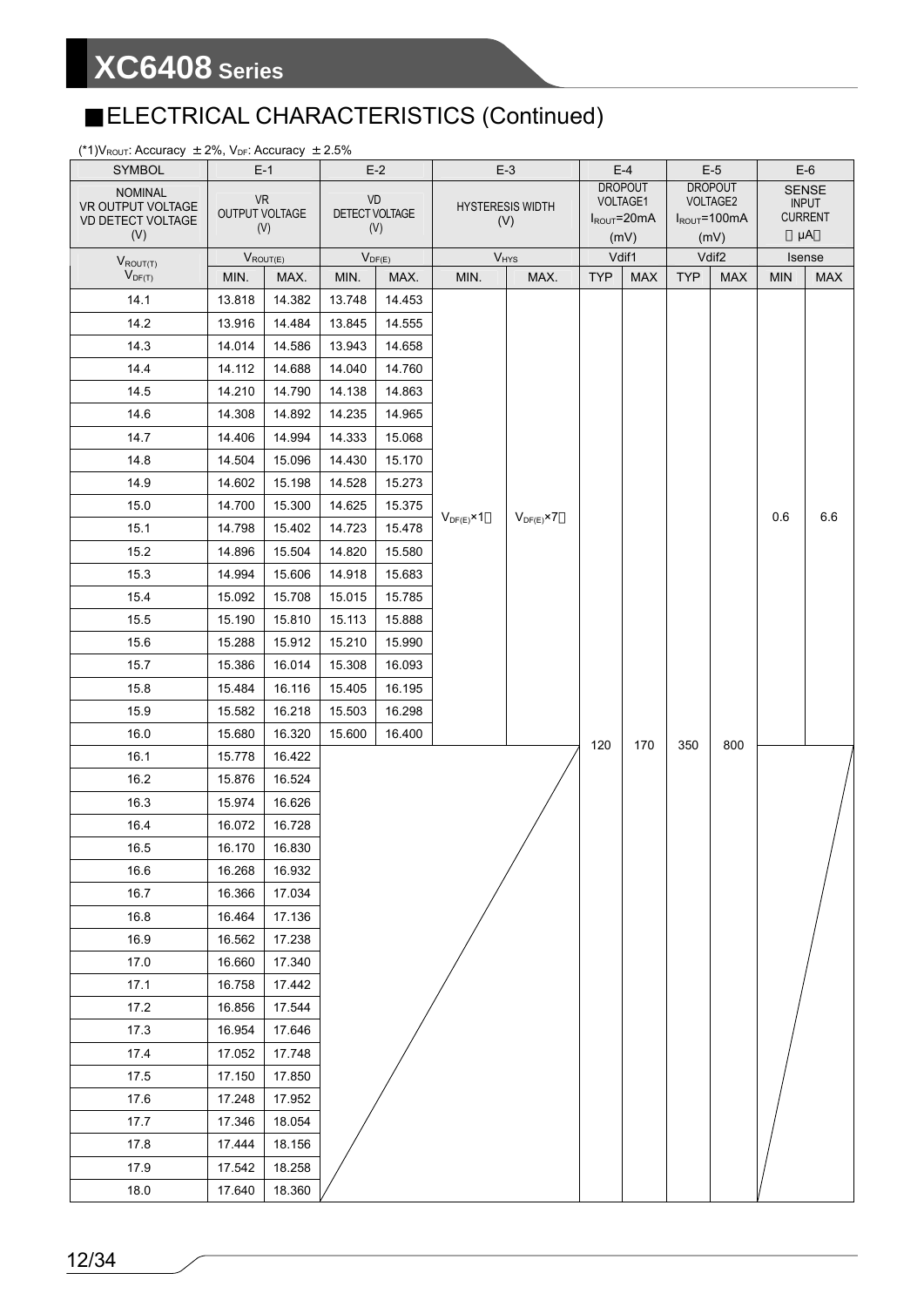#### OPERATIONAL EXPLANATION



#### <Voltage Regulator>

The voltage divided by resistors R11 & R12 is compared with the internal reference voltage by the error amplifier. The P-channel MOSFET which is connected to the  $V_{\text{ROUT}}$  pin is then driven by the subsequent output signal. The output voltage at the  $V_{\text{ROIIT}}$  pin is controlled and stabilized by a system of negative feedback. The current limit circuit, short protect circuit and thermal protection circuit operate in relation to the level of output current and heat generation. For the XC6408E, regulator operation returns active state when  $V_{\text{SEN}}$  pin voltage rises higher than the release voltage (\*when  $V_{\text{SEN}}$  pin voltage is higher than VD detect voltage + hysteresis width).

#### <Limit Current, Short-Circuit Protection>

The XC6408 series includes a current fold-back circuit as a short circuit protection. When the load current reaches the current limit, the current fold-back circuit starts to operate. As a result, the output voltage drops further and output current decreases. When the  $V_{\text{ROUT}}$  pin is short-circuited, a flow current minimizes to around 30mA.

#### <Thermal Protection>

When the junction temperature of the built-in driver transistor reaches the temperature limit, the thermal shutdown circuit operates and the driver transistor will be set to OFF. The IC resumes its operation when the thermal shutdown function is released and the IC's operation is automatically restored because the junction temperature drops to the level of the thermal shutdown release voltage.

#### <Minimum Operating Voltage>

For the stable operation of the IC, over 2.0V of input voltage is necessary. The output voltage may not be generated normally if the input voltage is less than 2.0V.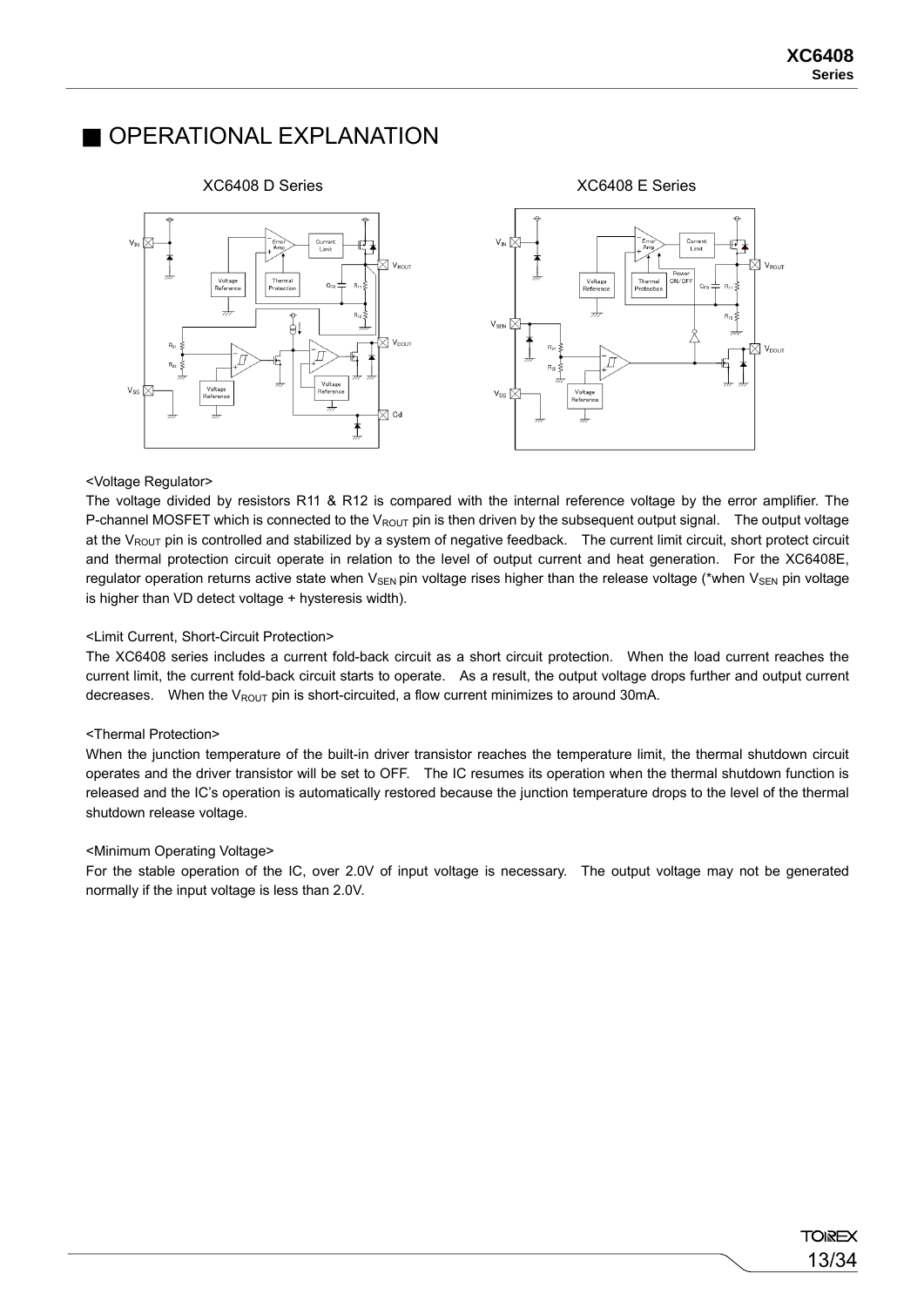#### OPERATIONAL EXPLANATION (Continued)

#### <Voltage detector>

The detector function of the XC6408 series has hysteresis, and when the VD detected voltage rises higher than the release voltage (about 105% (TYP.) of the detect voltage), the output of the  $V_{DOUT}$  pin inverts.

#### (D series)

The detector function of the XC6408D series is connected to the  $V_{\text{ROUT}}$  pin inside the IC and detects the  $V_{\text{ROUT}}$  output voltage.

The voltage divided by the detector's internal resistance which is connected to the VROUT pin is compared to the IC internal reference voltage, and if the voltage of the  $V_{ROUT}$  pin falls below the threshold value, low level signal is output from  $V_{DOUT}$ . A capacitor (Cd) can be connected to the Cd pin to add a delay time to the output signal of the  $V_{DOUT}$  pin at voltage release. The delay time is determined by the constant current value determined by the internal current generator circuit, and the Cd capacitance value. The relationship between the Cd capacitance value and the release delay time is shown below.

#### (E series)

The detector function of the XC6408E series detects the  $V_{SEN}$  pin voltage.

The voltage divided by the detector internal resistance that is connected to the  $V_{SEN}$  pin is compared to the IC internal reference voltage, and if the voltage of the  $V_{\text{SEN}}$  pin falls below the threshold value, low level signal is output from  $V_{\text{DOUT}}$ .



Release Delay Time vs. Cd connected Capacitance XC6408D series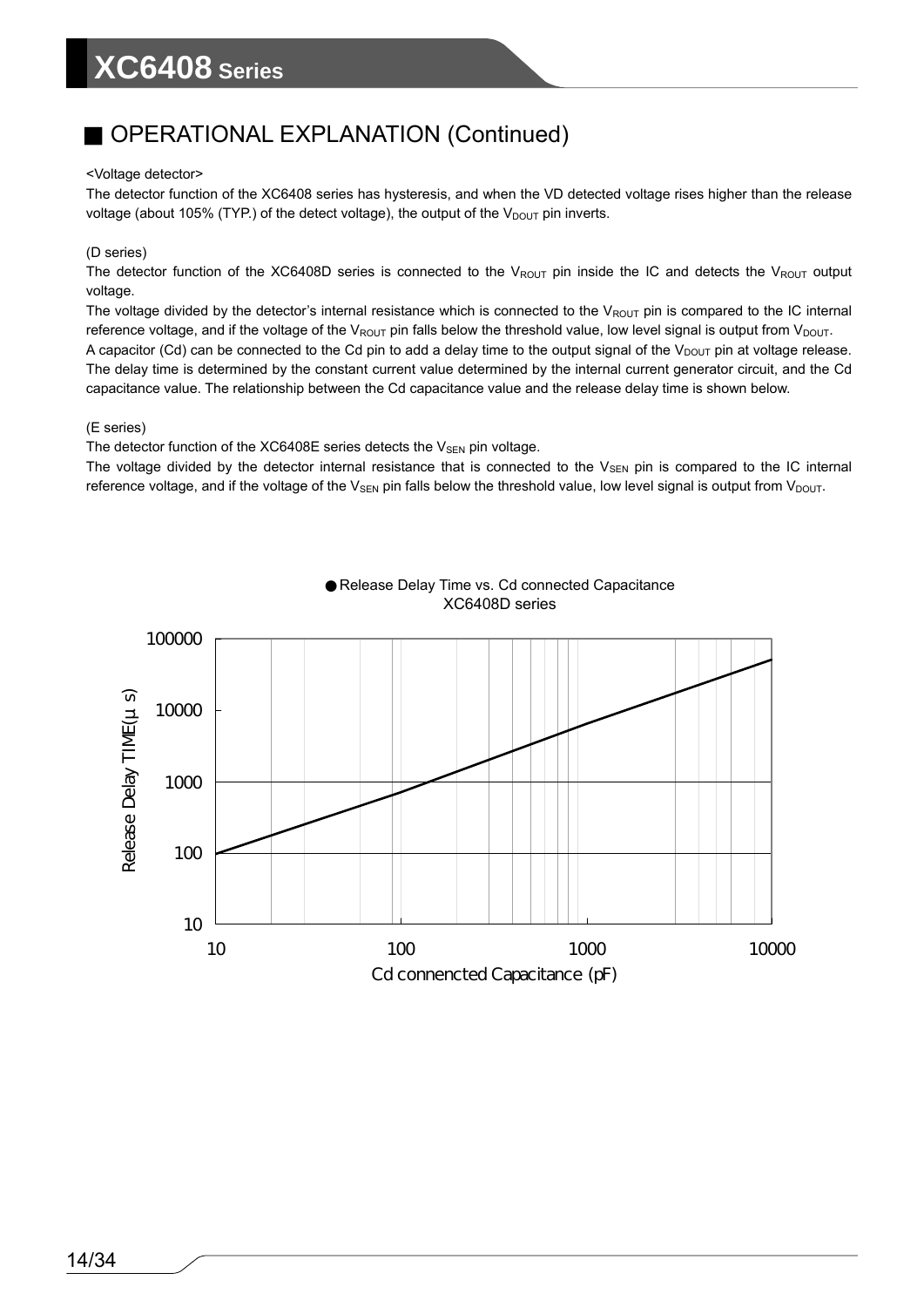### NOTES ON USE

- 1 Please use this IC within the stated maximum ratings. For temporary, transitional voltage drop or voltage rising phenomenon, the IC is liable to malfunction should the ratings be exceeded.
- 2 The power input pin voltage will falls down because of a resistance between power supply and power input pin and shoot through current when IC operates. At this time, if the power input pin voltage is lower than operating voltage range, the IC may cause device malfunction.
- 3. Please note if the power input pin voltage will fluctuated, the IC may cause device malfunction.
- 4. If assumed the power input pin voltage falls suddenly (e.g. falls from 28.0V to 0V) at release operation when VD delay capacitor pin is connected to a capacitor, please connect a schottky barrier diode between the power input pin and delay capacitance pin. Please refer below; (XC6408D).
- 5. The V<sub>DOUT</sub> output is configured as N-ch open drain, so please use a pull-up resistance more than 100 k for connecting to the output pin.

 \* When the pull-up resistor connects to another power supply, high level value will be equal to the voltage which the pull-up resistor is connected.

- 6. If the input voltage fluctuates more than 1.5V in the speed higher than 100mV/μs, the output voltage may fluctuate widely. In this case, one capacitor should be added between  $V_{\text{IN}}-V_{SS}$  to adjust the input fluctuation speed less than 100mV/ $\mu$  s.
- 7. For a delay capacitor pin of the XC6408D is designed in high impedance. When this pin is left open for use, the IC may get noise. It is recommended that a capacitor more than 3pF is connected to the delay capacitor pin.
- 8. Phase compensation is performed in the XC6408 inside. Therefore, an abnormal oscillation does not occur even if there is no output capacitor C<sub>L</sub>. An input capacitor C<sub>IN</sub> around 0.1µ F~1.0µ F between the V<sub>IN</sub> pin and the Vss pin is required for input stability. Also, the output voltage fluctuation such as under shoot or over shoot, which occurs because of the load change can be controlled by placing the output capacitor C<sub>L</sub> around 0.1u F~1.0u F between the V<sub>ROUT</sub> pin and V<sub>SS</sub> pin. The input capacitor  $(C_{IN})$  and the output capacitor  $(C_L)$  should be placed to the IC as close as possible with a shorter wiring.
- 9. Torex places an importance on improving our products and its reliability. However, by any possibility, we would request user fail-safe design and post-aging treatment on system or equipment.



e.g. A circuit which delay capacitance pin is connected to a schottky barrier diode.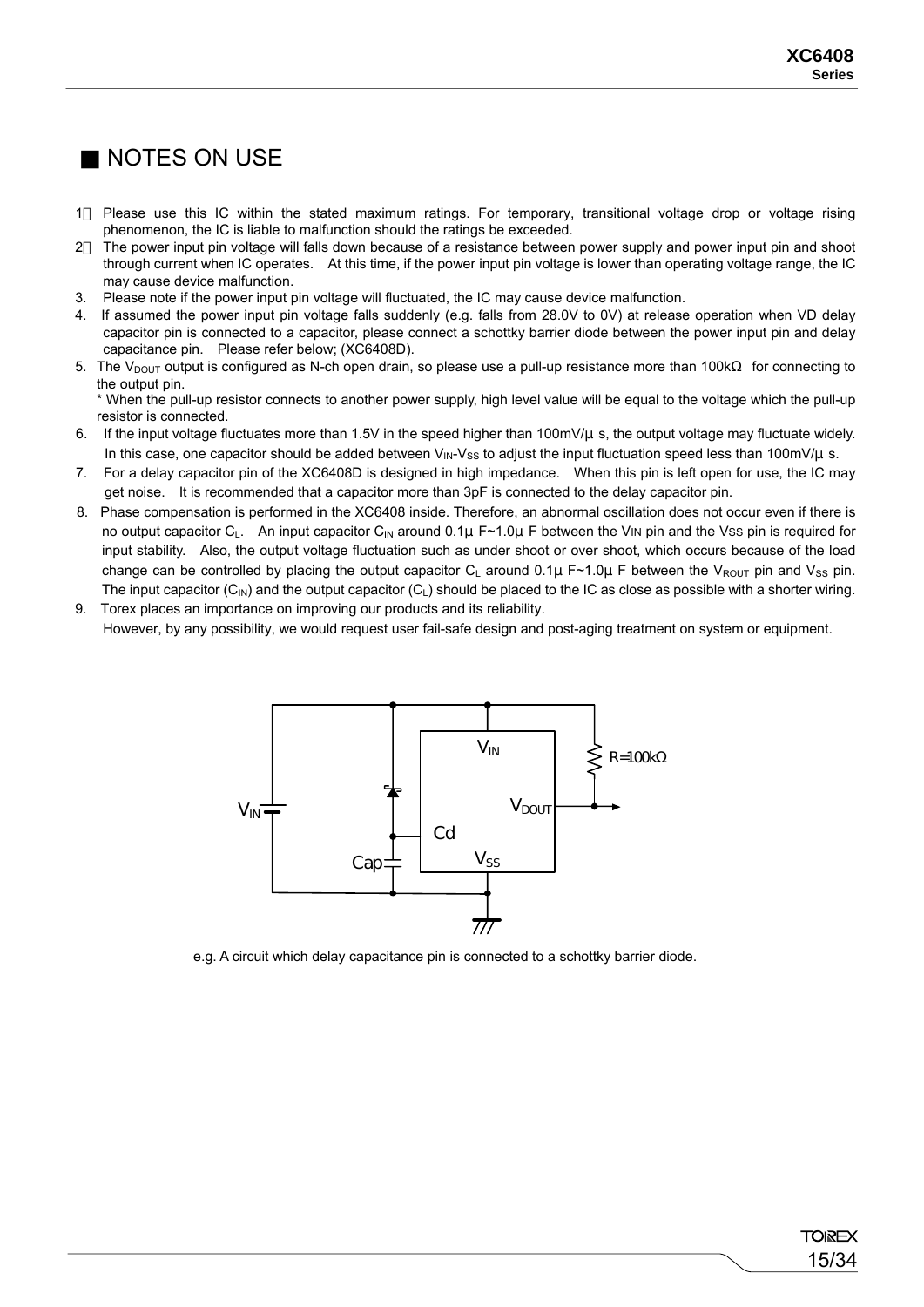#### TEST CIRCUITS

Circuit



Circuit



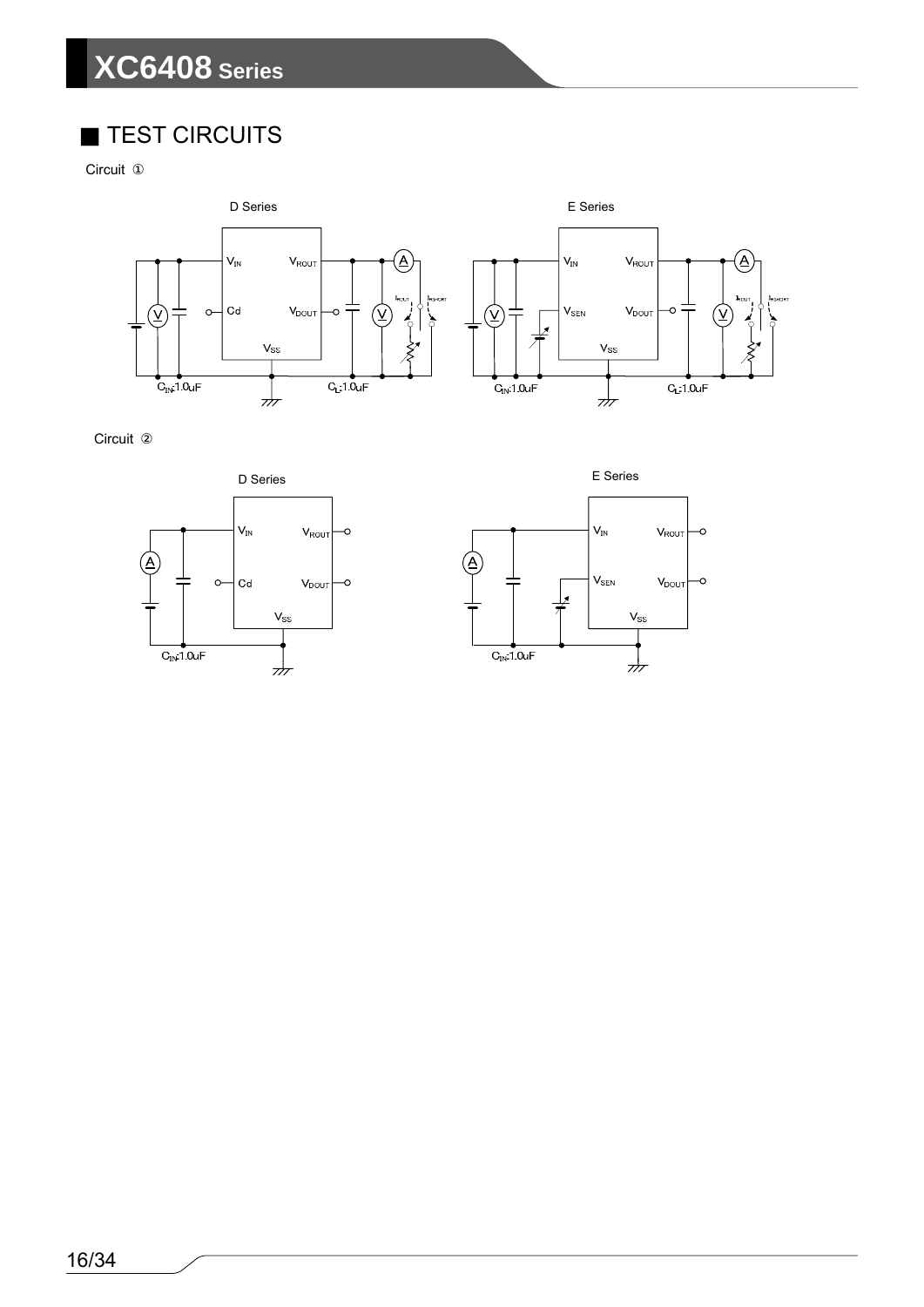### TEST CIRCUITS (Continued)

**Circuit** 





**Circuit** 







Circuit Circuit



**TOIREX** 17/34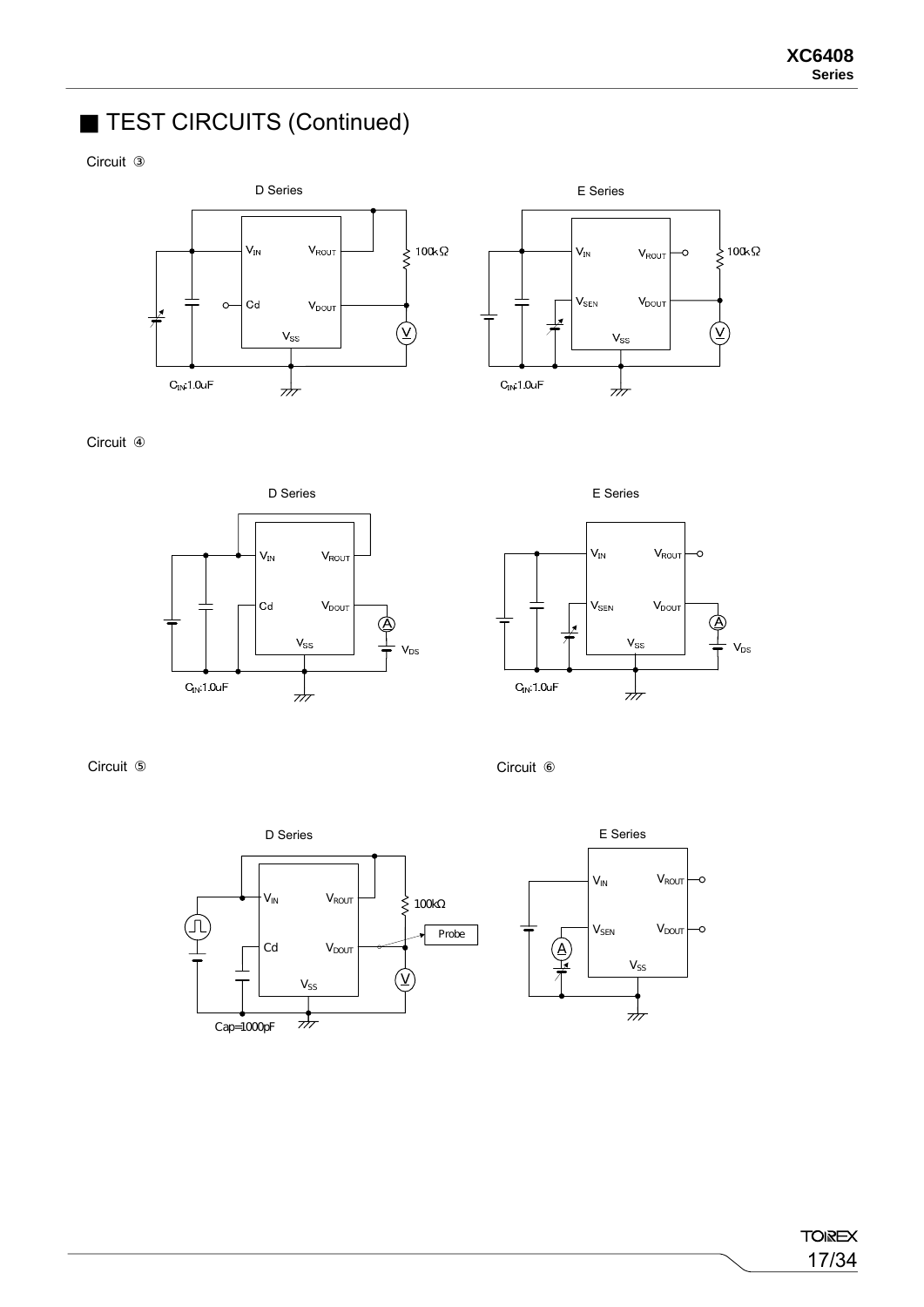#### TYPICAL PERFORMANCE CHARACTERISTICS

XC6408 Series

(1) Output Voltage vs. Output Current







(2) Output Voltage vs. Input Voltage













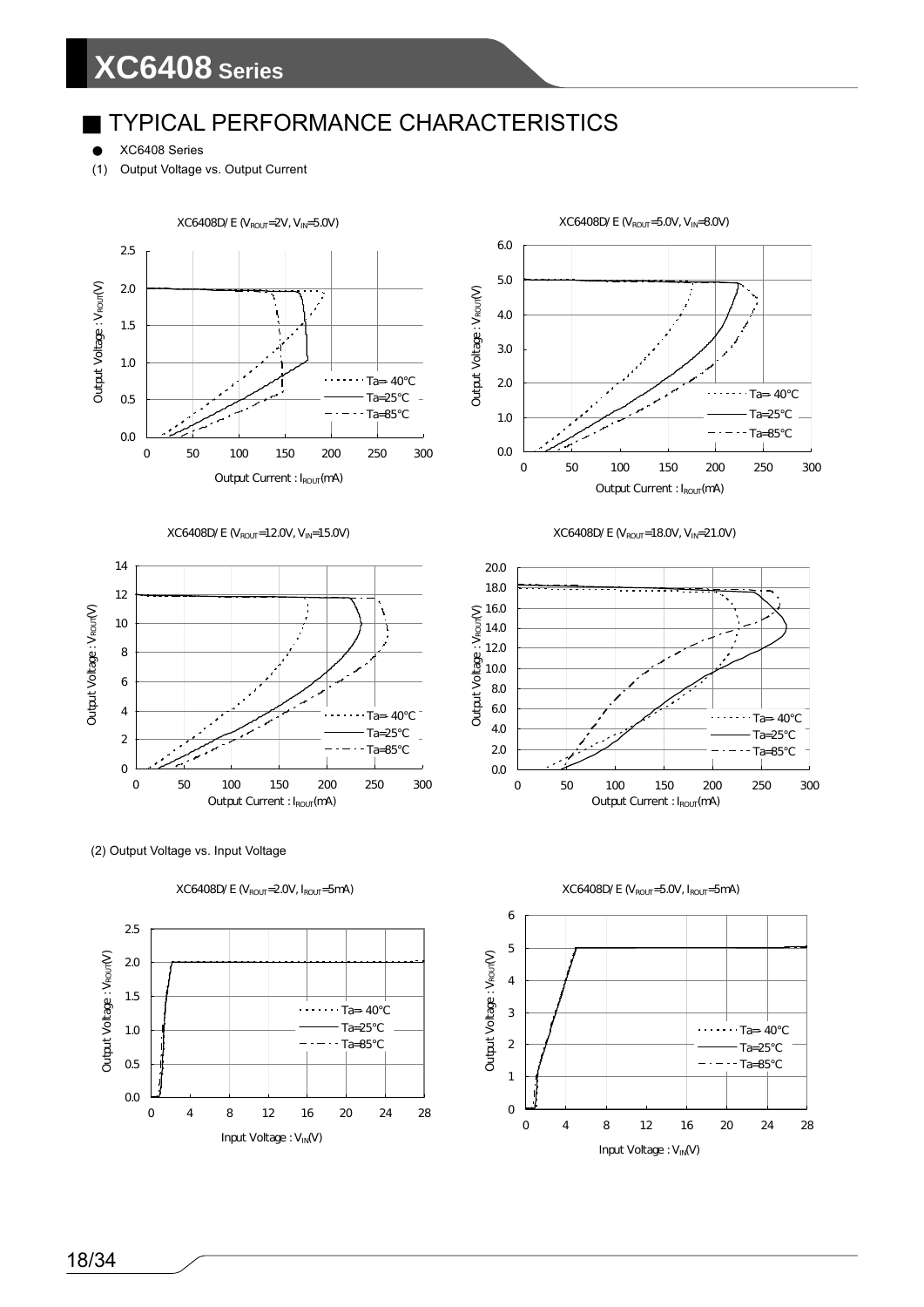XC6408 Series

(2) Output Voltage vs. Input Voltage



 $XC6408D/E$  ( $V_{ROUT}$ =12.0V,  $I_{ROUT}$ =5mA)

 $XC6408D/E (V_{ROUT}=18.0V, I_{ROUT}=5 A)$ 



(3) Dropout Voltage vs. Output Current

XC6408D/E (V<sub>ROUT</sub>=20V)







 $XC6408D/E$  ( $V_{ROUT}$ =5.0V)







19/34

**TOIREX**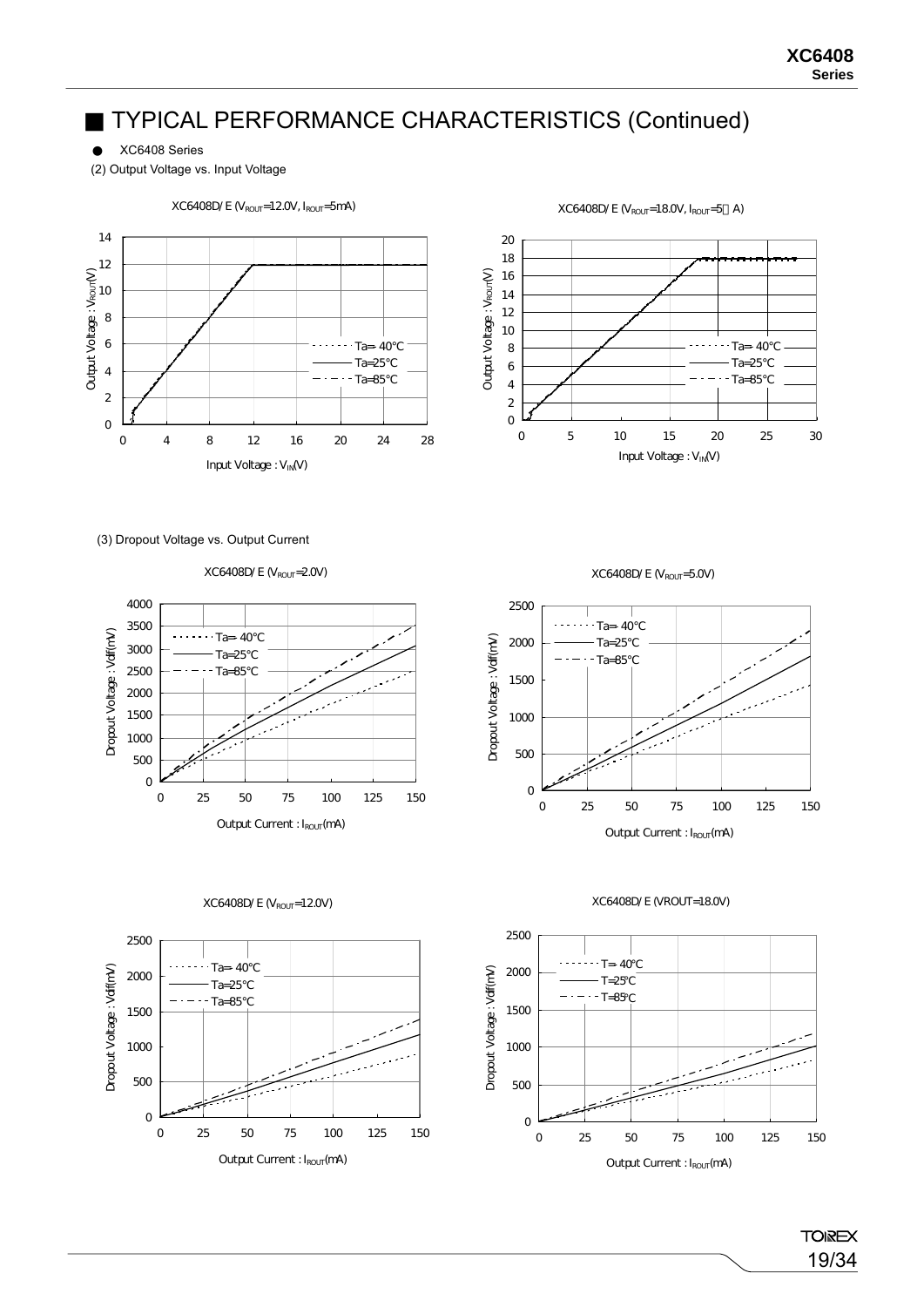### TYPICAL PERFORMANCE CHARACTERISTICS (Continued)

XC6408 Series

(4) Output Voltage vs. Ambient Temperature







(5) Ripple Rejection Ratio













90

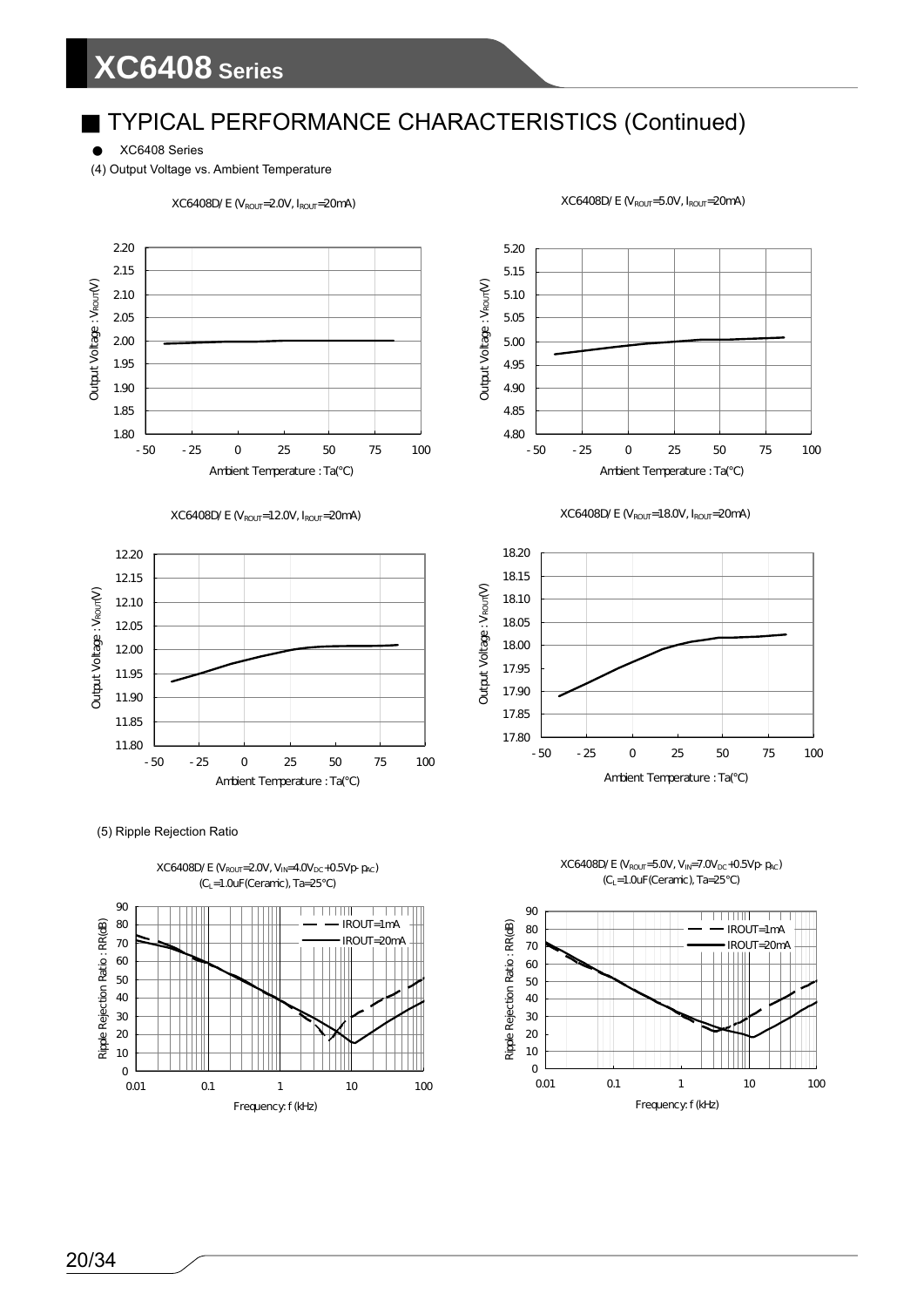XC6408 Series

(5) Ripple Rejection Ratio (Continued)



(6) Line Transient Response











-2 -1 0 1 2 3 4 5 6 7 Time (ms)

3



4.8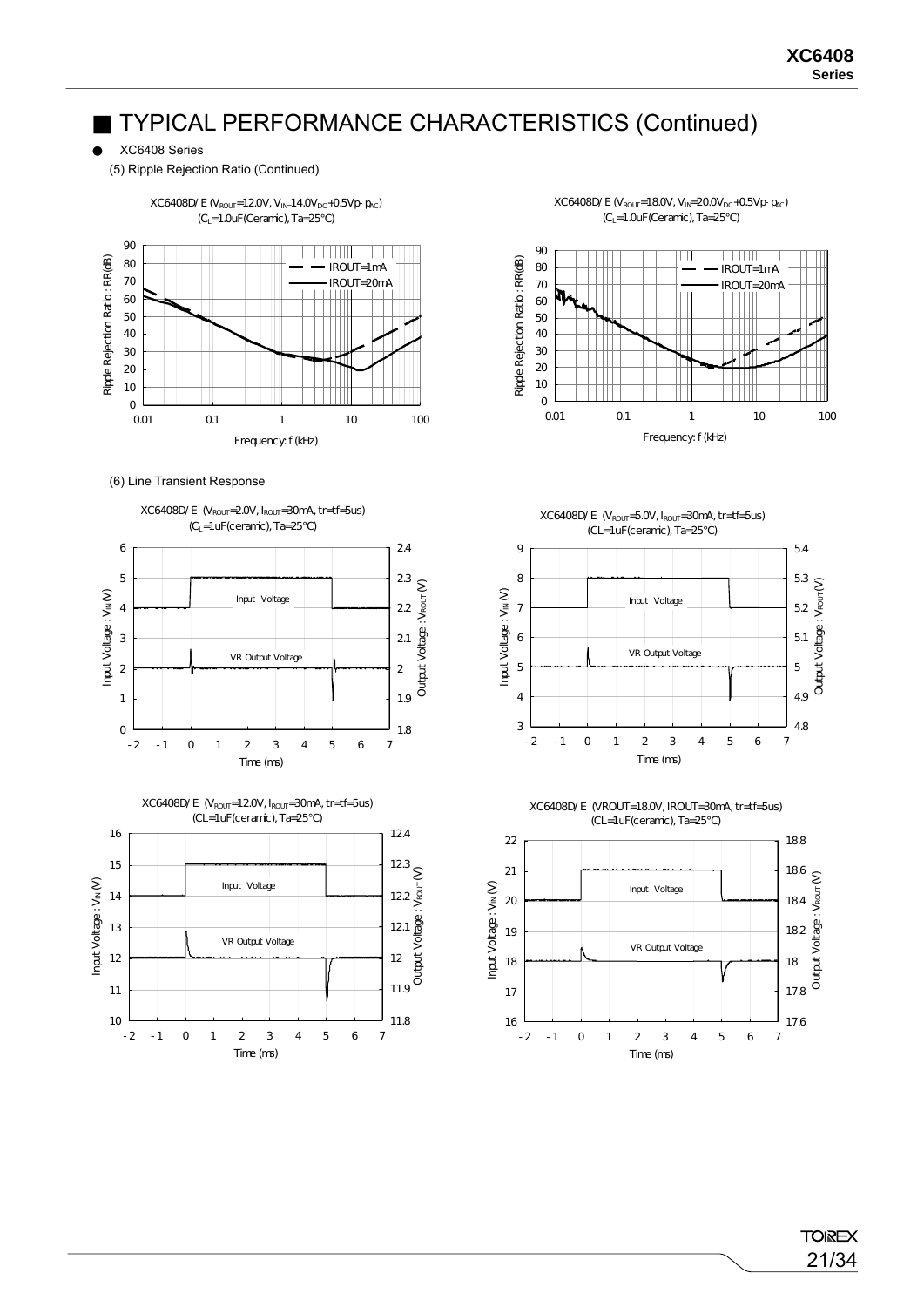### TYPICAL PERFORMANCE CHARACTERISTICS (Continued)

XC6408 Series

(7) Load Transient Response

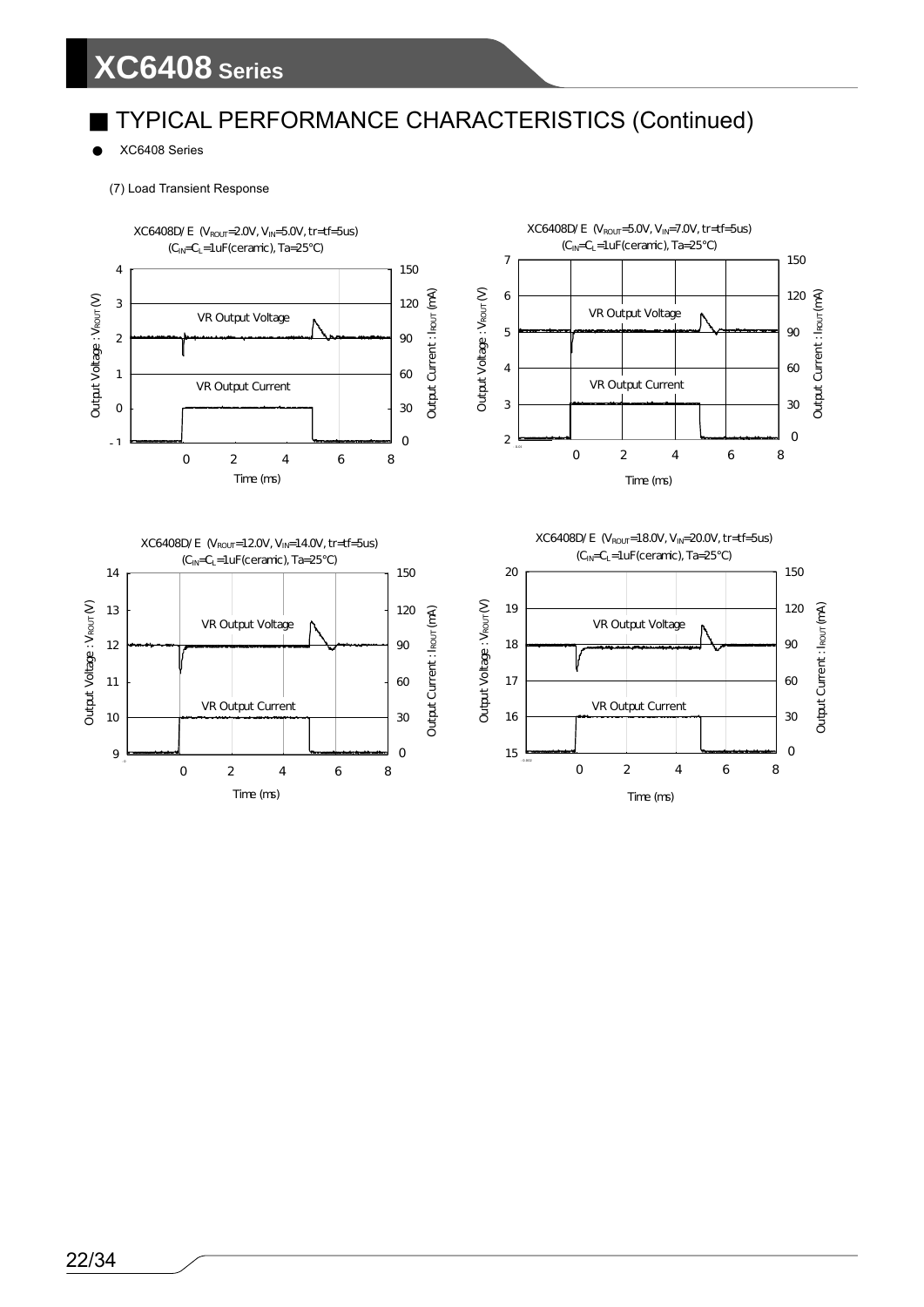(8) Supply Current vs. Input Voltage



 $XC6408D$  ( $V_{ROUT}$ =2.0V,  $V_{DF}$ =2.0V)

Input Voltage : VIN(V)

 $XC6408D (V_{ROUT} = 5.0V, V_{DF} = 4.5V)$ 

Input Voltage : VIN(V)

XC6408D Series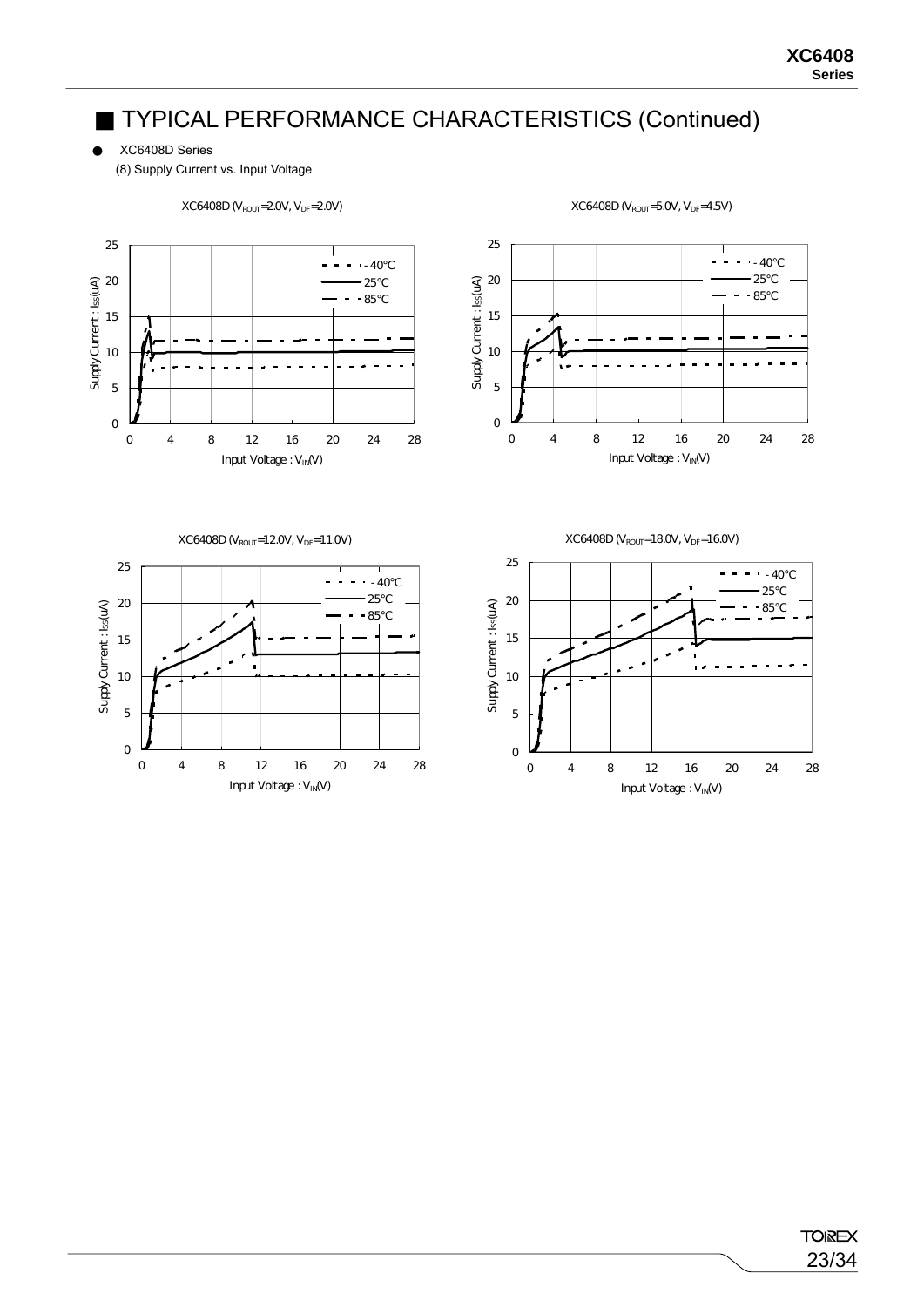XC6408E Series

(8) Supply Current vs. Input Voltage (Continued)

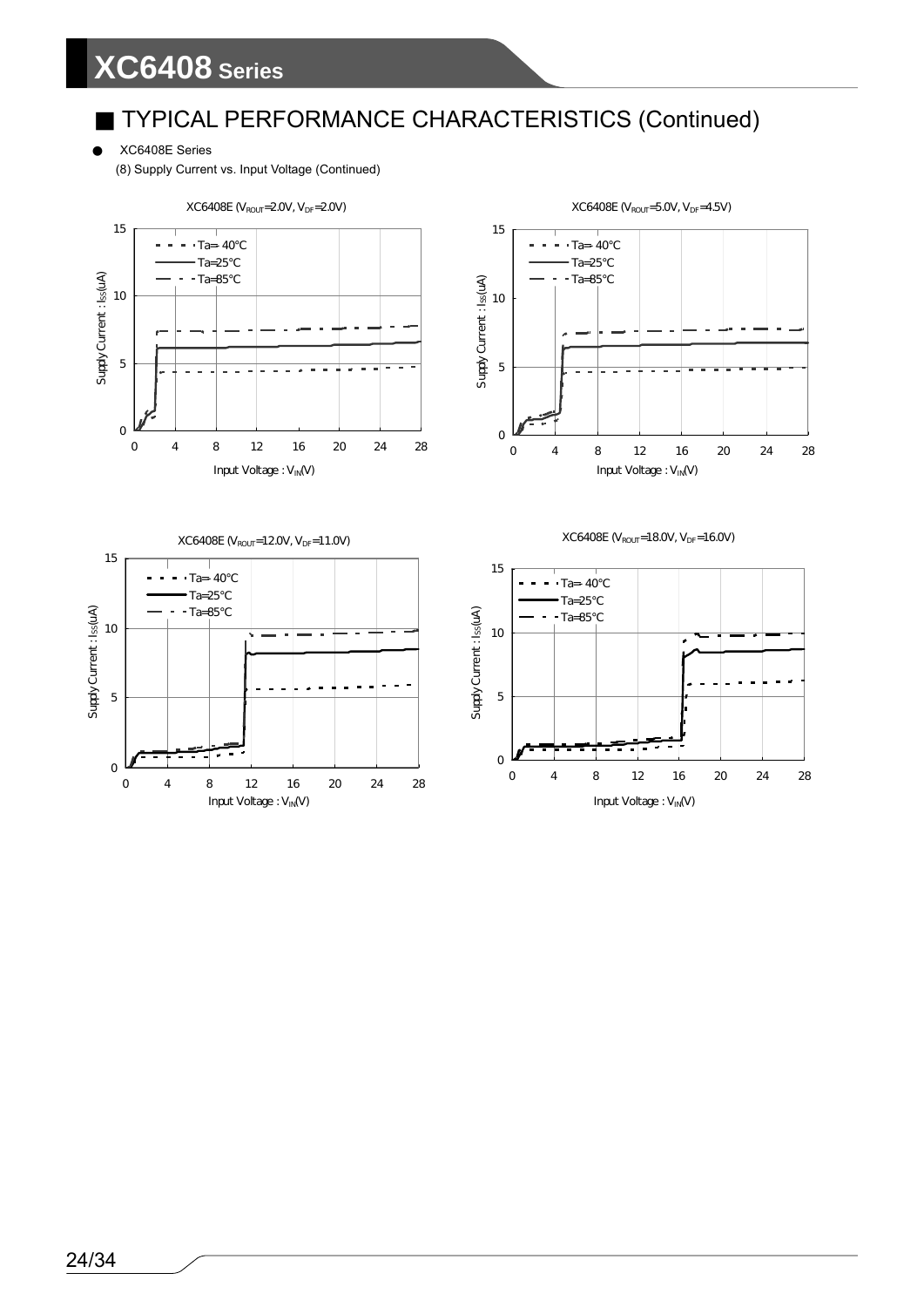XC6408E Series

(9) SENSE Current vs. SENSE Voltage

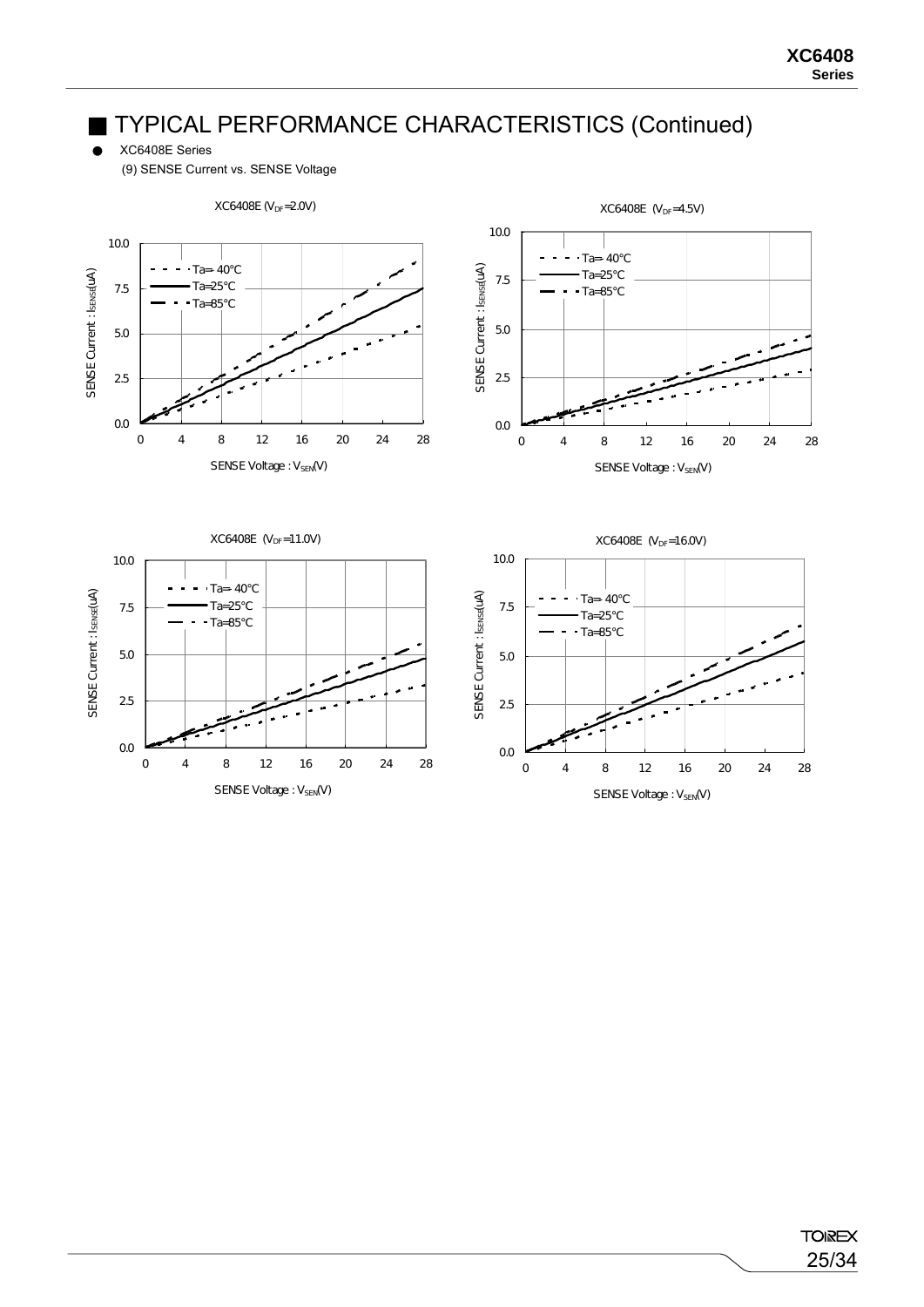XC6408E Series

(10) VD Supply Current vs. Input Voltage

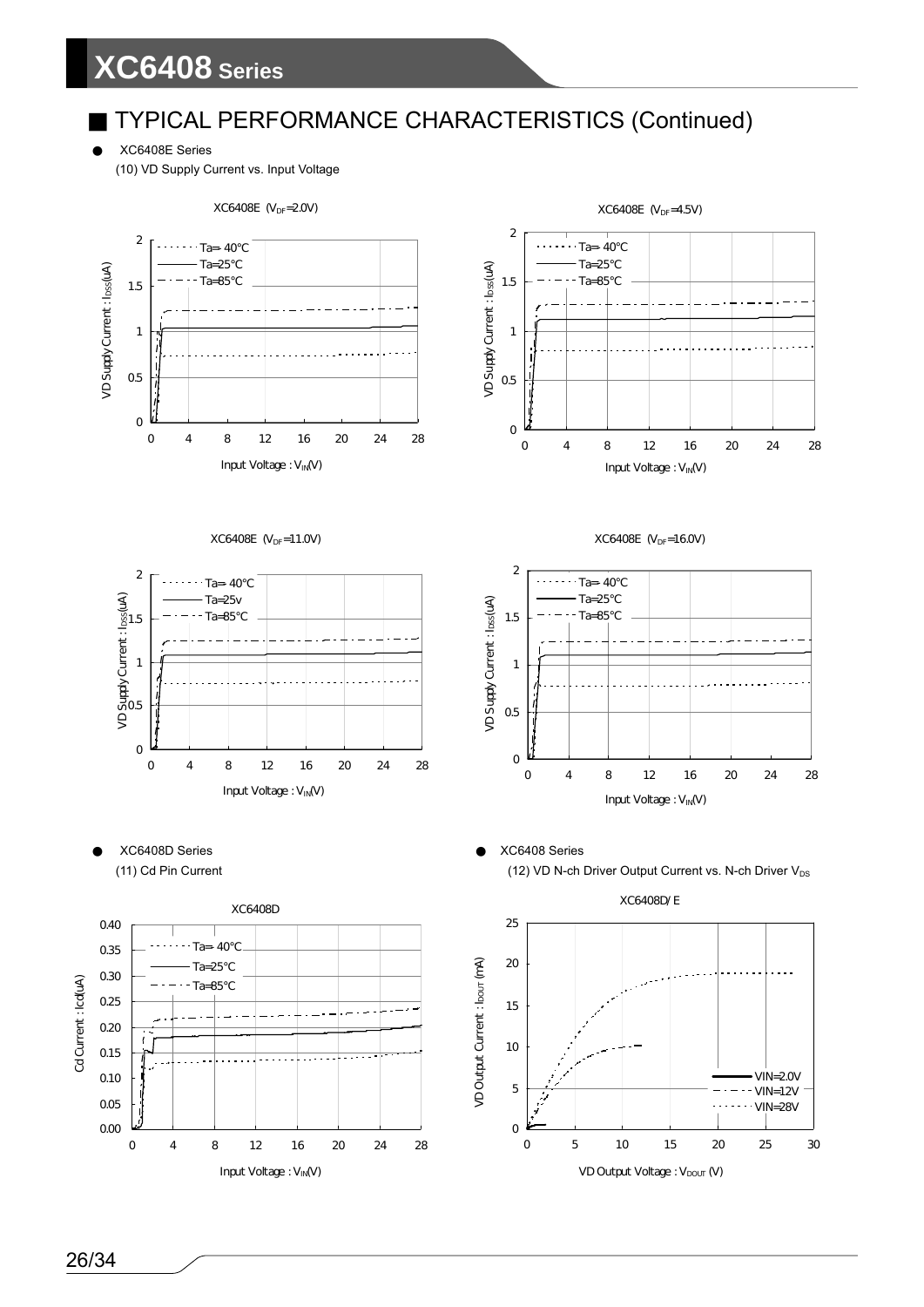XC6408 Series

(13) VD N-ch Driver Output Current vs. Input Voltage







 $XC6408D/E$  ( $V_{DF}=12.0V$ ,  $V_{DS}=0.5V$ ) 1.5 Ta=- 40 VD Output Current : loour (mA) VD Output Current : IDOUT (mA) 1.2  $Ta=25$  $-$ Ta=85 0.9 0.6 0.3 0.0 0 2 4 6 8 10 12 Input Voltage :  $V_{IN} (V)$ 

> **TOIREX** 27/34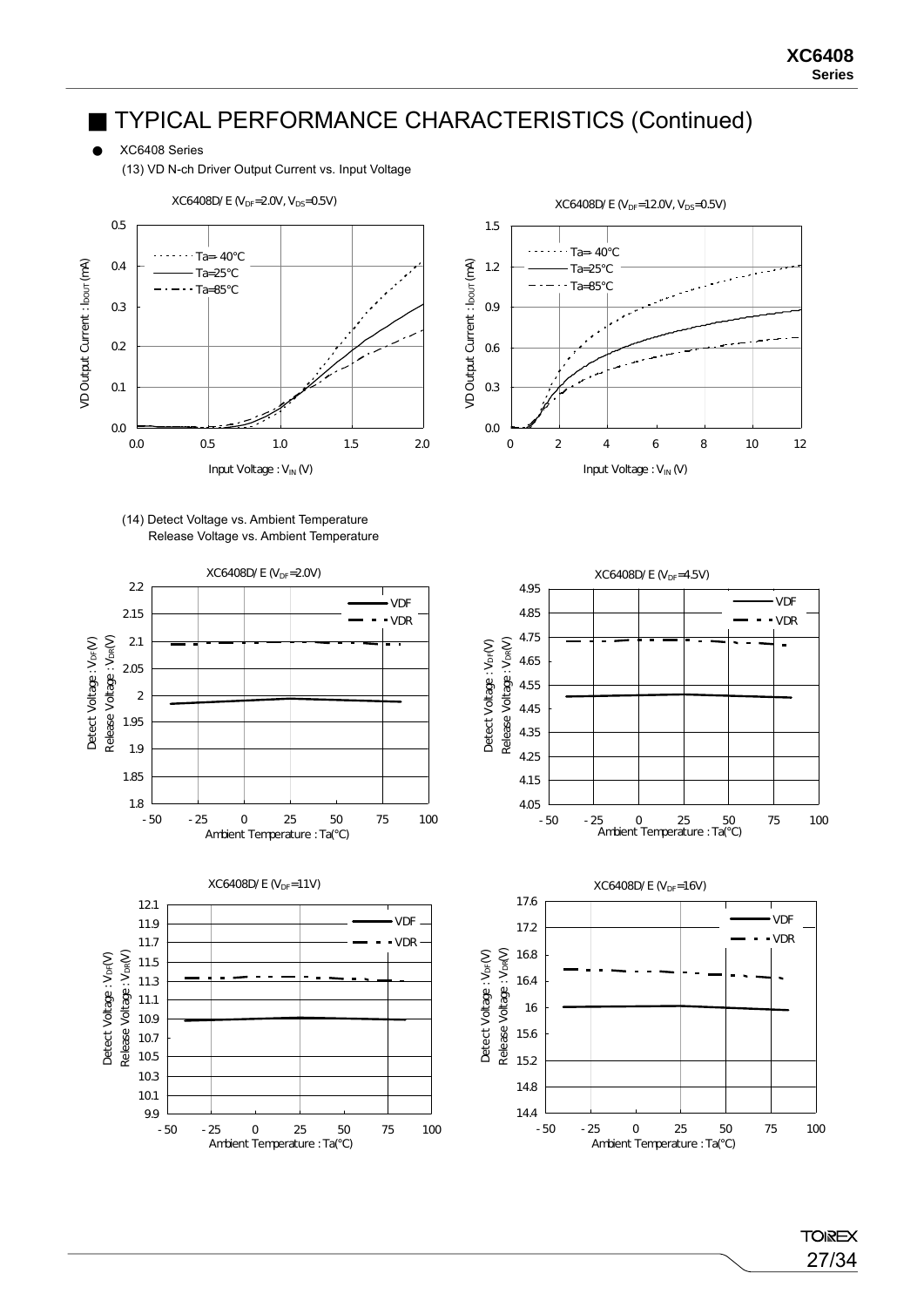### PACKAGING INFORMATION

USP-6C SOT-25

(unit:mm)







 $(unit : mm)$ 







#### SOT-89-5

(unit : mm)





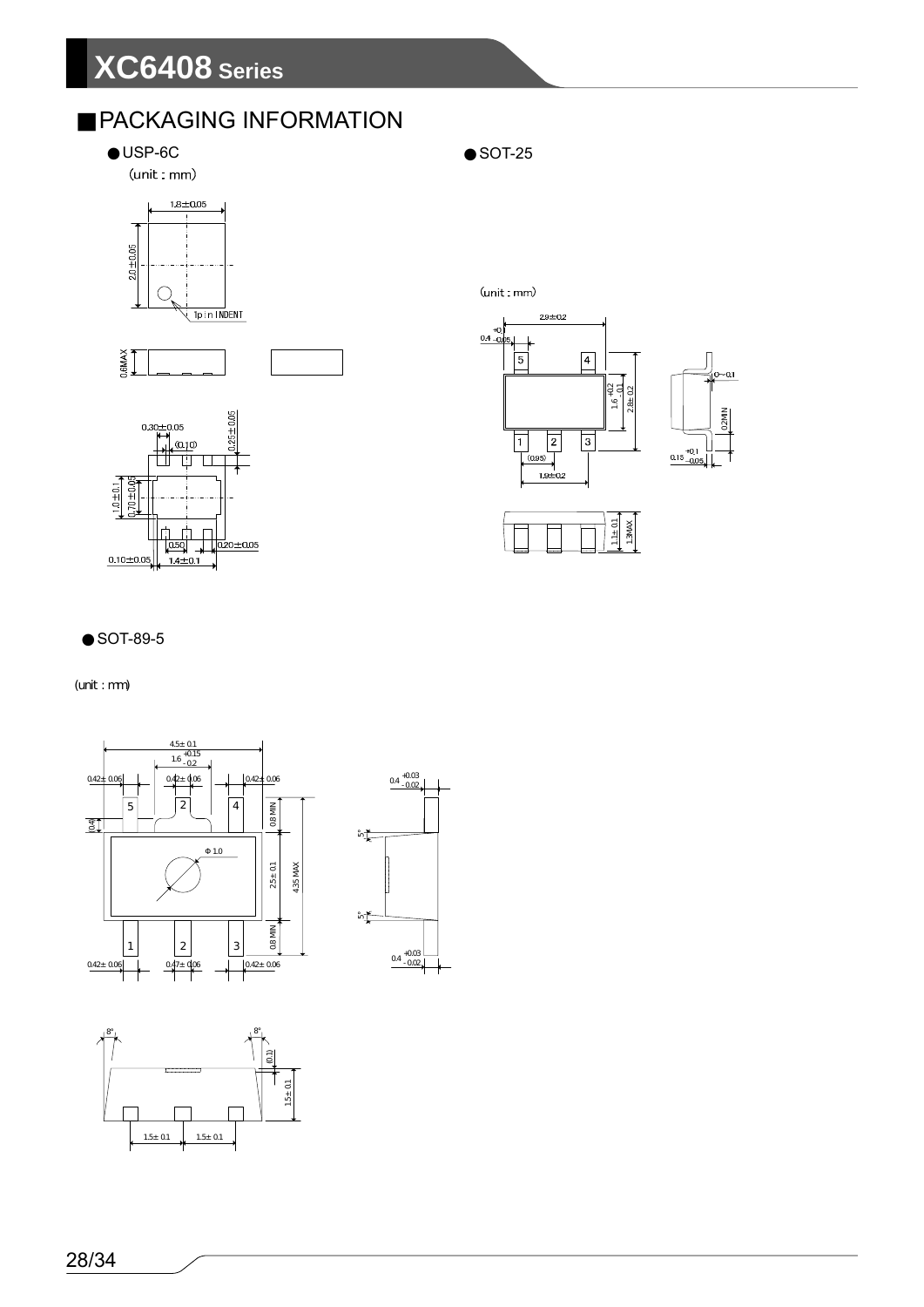### PACKAGING INFORMATION (Continued)

USP-6C Reference Pattern Layout USP-6C Reference Metal Mask Design



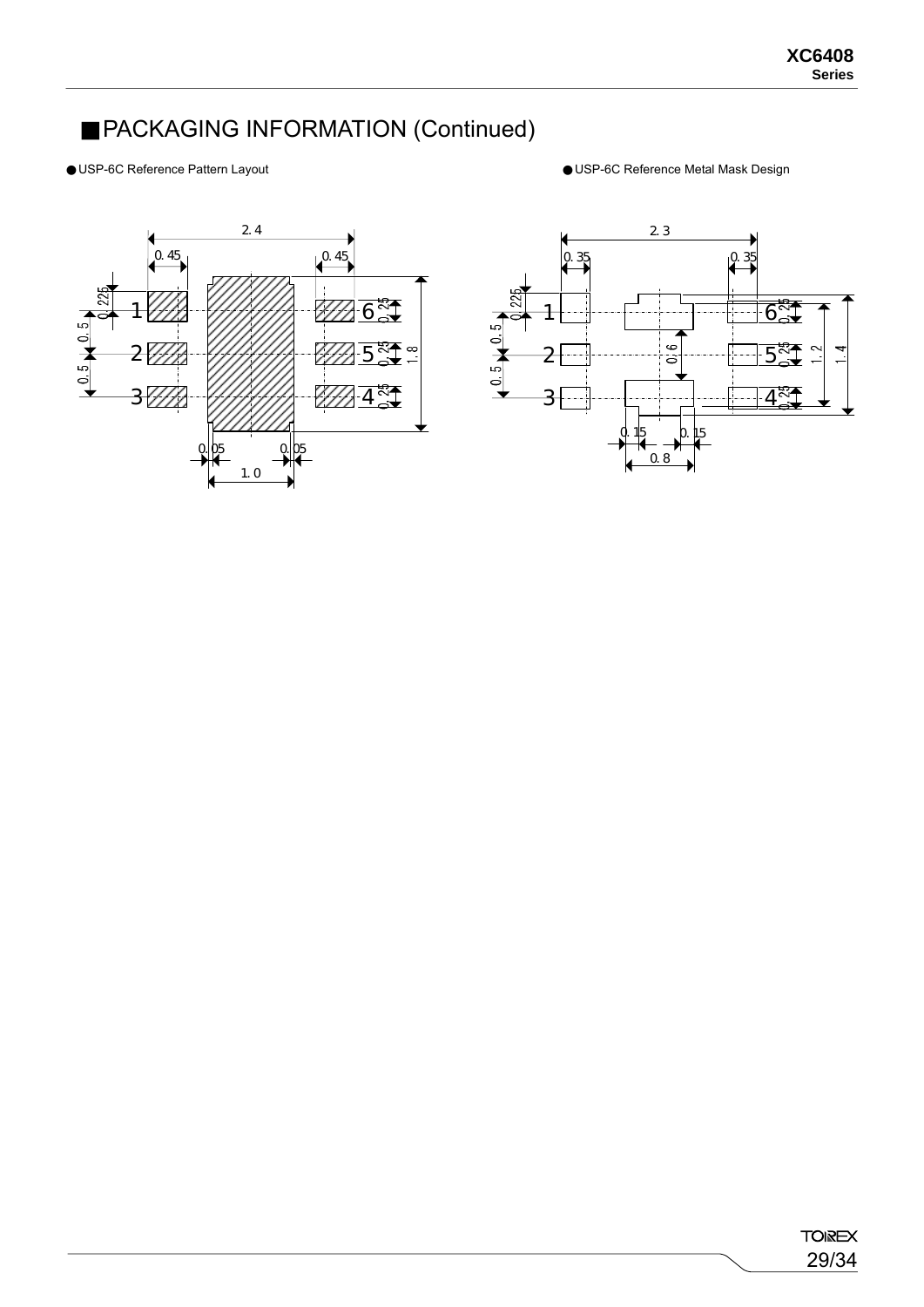### PACKAGING INFORMATION (Continued)

USP-6C Power Dissipation

 The value of power dissipation varies with the mount board conditions. Power dissipation data for the USP-6C is shown in this page. Please use this data as one of reference data taken in the described condition.

| 1. |                      | Measurement Condition (Reference data)                   |
|----|----------------------|----------------------------------------------------------|
|    | Condition:           | Mount on a board                                         |
|    | Ambient <sup>.</sup> | Natural convection                                       |
|    | Soldering:           | Lead (Pb) free                                           |
|    | Board:               | Dimensions 40 x 40 mm (1600 mm <sup>2</sup> in one side) |
|    |                      | Copper (Cu) traces occupy 50% of the board area          |
|    |                      | In top and back faces                                    |
|    |                      | Package heat-sink is tied to the copper traces           |
|    | Material:            | Glass Epoxy (FR-4)                                       |
|    | Thickness:           | $1.6 \text{ mm}$                                         |
|    | Through-hole:        | 4 x 0.8 Diameter                                         |



#### Evaluation Board (Unit: mm) 2. Power Dissipation vs. Ambient temperature

Board Mount (Tj max = 125 )

| <b>Ambient Temperature</b> | Power Dissipation Pd mW | Thermal Resistance (<br>/W) |  |  |
|----------------------------|-------------------------|-----------------------------|--|--|
| 25                         | 1000                    | 100.00                      |  |  |
| 85                         | 400                     |                             |  |  |

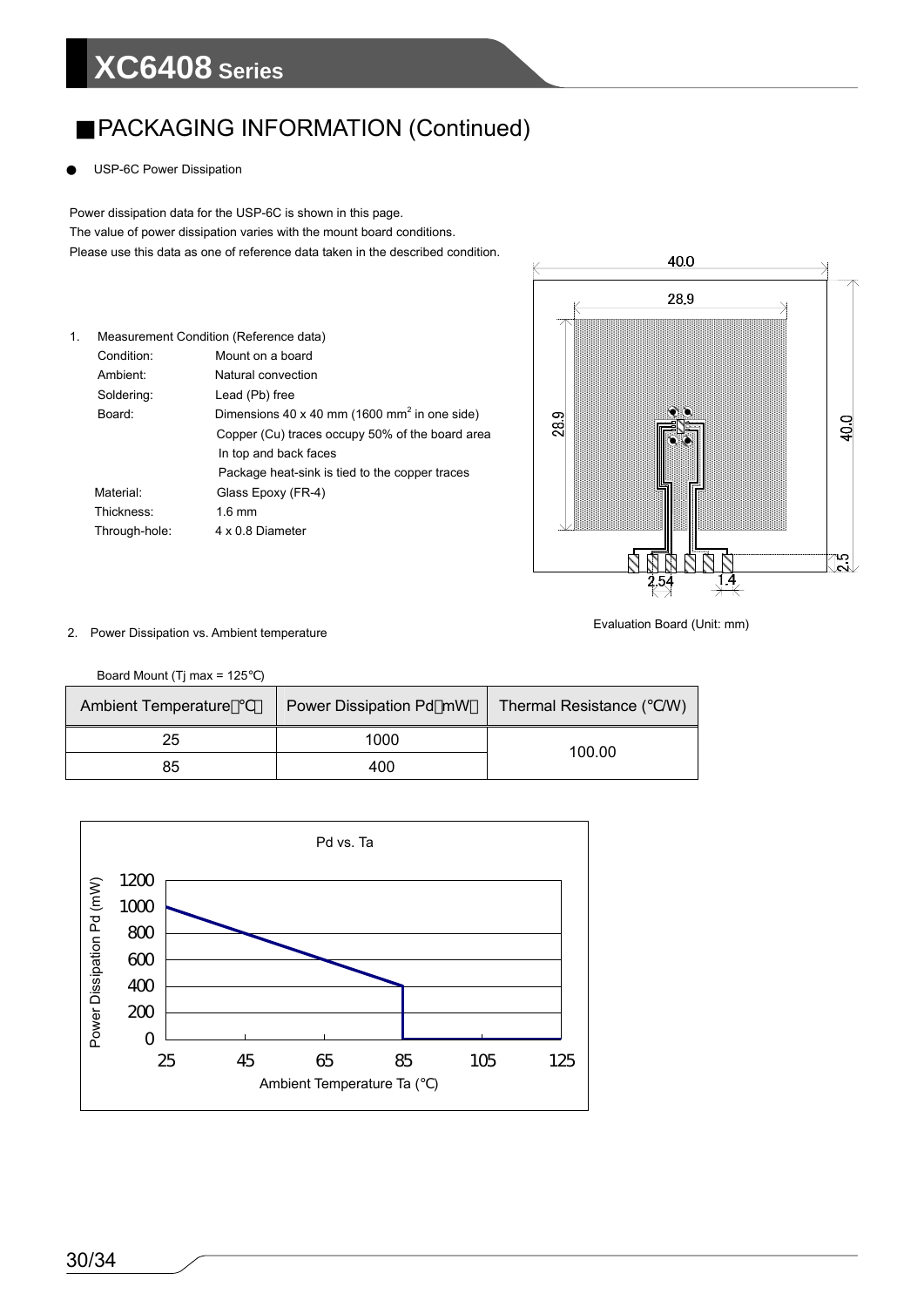### PACKAGING INFORMATION (Continued)

SOT-25 Power Dissipation

 The value of power dissipation varies with the mount board conditions. Power dissipation data for the SOT-25 is shown in this page. Please use this data as one of reference data taken in the described condition.

| Condition:           | Mount on a board                                         |
|----------------------|----------------------------------------------------------|
| Ambient <sup>.</sup> | Natural convection                                       |
| Soldering:           | Lead (Pb) free                                           |
| Board:               | Dimensions 40 x 40 mm (1600 mm <sup>2</sup> in one side) |
|                      | Copper (Cu) traces occupy 50% of the board area          |
|                      | In top and back faces                                    |
|                      | Package heat-sink is tied to the copper traces           |
|                      | (Board of SOT-26 is used.)                               |
| Material:            | Glass Epoxy (FR-4)                                       |
| Thickness:           | $1.6 \text{ mm}$                                         |
| Through-hole:        | 4 x 0 8 Diameter                                         |
|                      | Measurement Condition (Reference data)                   |



Evaluation Board (Unit: mm)

#### 2. Power Dissipation vs. Ambient temperature

Board Mount (Tj max = 125 )

| <b>Ambient Temperature</b> | Power Dissipation Pd mW | Thermal Resistance (<br>(W) |  |  |
|----------------------------|-------------------------|-----------------------------|--|--|
| 25                         | 600                     | 166.67                      |  |  |
| 85                         | 240                     |                             |  |  |

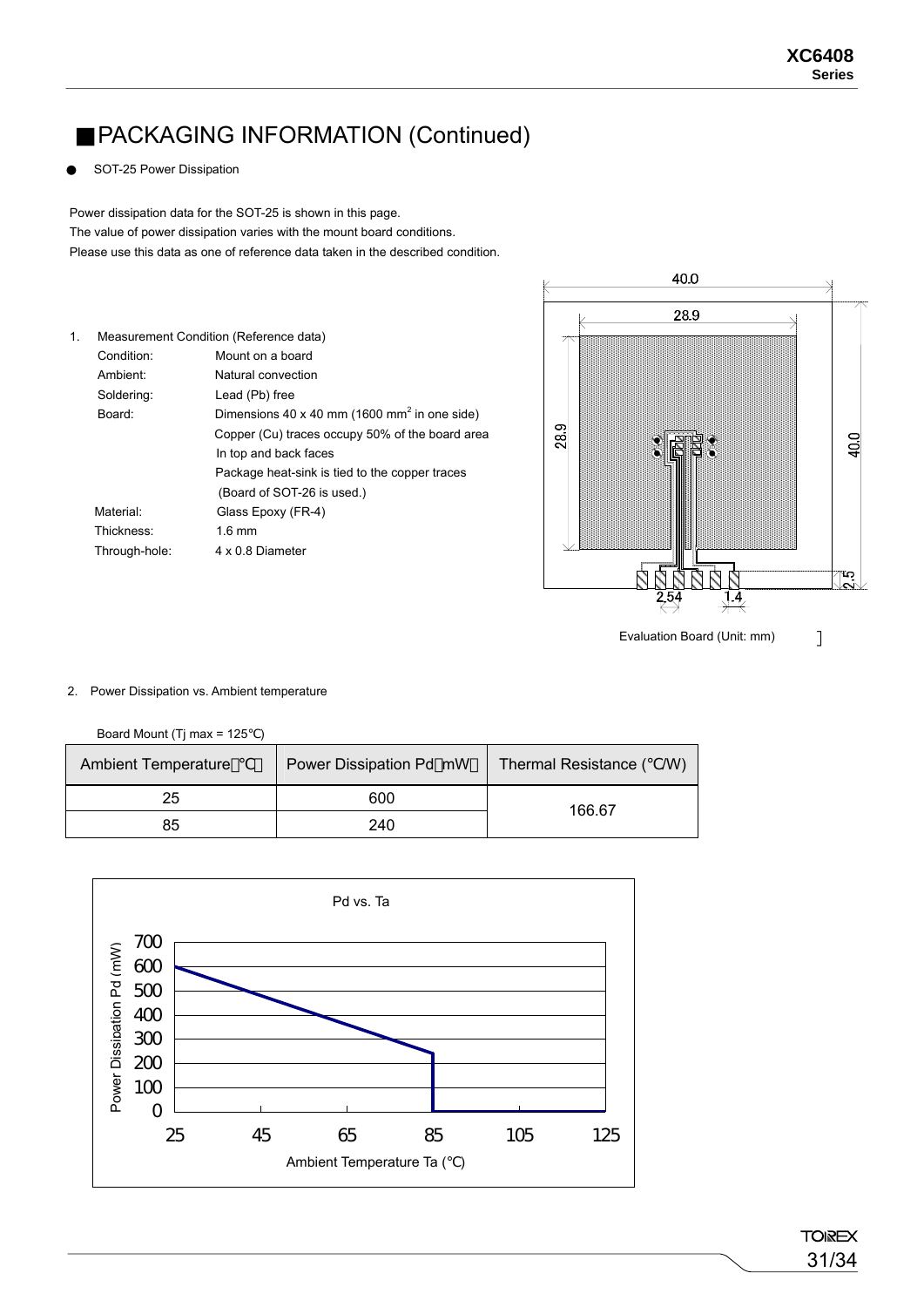### PACKAGING INFORMATION (Continued)

SOT-89-5 Power Dissipation

 The value of power dissipation varies with the mount board conditions. Power dissipation data for the SOT-89-5 is shown in this page. Please use this data as one of reference data taken in the described condition.

| $\mathbf{1}$ . |               | Measurement Condition (Reference data)                   |
|----------------|---------------|----------------------------------------------------------|
|                | Condition:    | Mount on a board                                         |
|                | Ambient:      | Natural convection                                       |
|                | Soldering:    | Lead (Pb) free                                           |
|                | Board:        | Dimensions 40 x 40 mm (1600 mm <sup>2</sup> in one side) |
|                |               | Copper (Cu) traces occupy 50% of the board area          |
|                |               | In top and back faces                                    |
|                |               | Package heat-sink is tied to the copper traces           |
|                | Material:     | Glass Epoxy (FR-4)                                       |
|                | Thickness:    | $1.6 \text{ mm}$                                         |
|                | Through-hole: | 5 x 0.8 Diameter                                         |



#### Evaluation Board (Unit: mm) 2. Power Dissipation vs. Ambient temperature

Board Mount (Tj max = 125 )

| <b>Ambient Temperature</b> | Power Dissipation Pd mW | Thermal Resistance (<br>(W) |
|----------------------------|-------------------------|-----------------------------|
| 25                         | 1300                    | 76.92                       |
| 85                         | 520                     |                             |

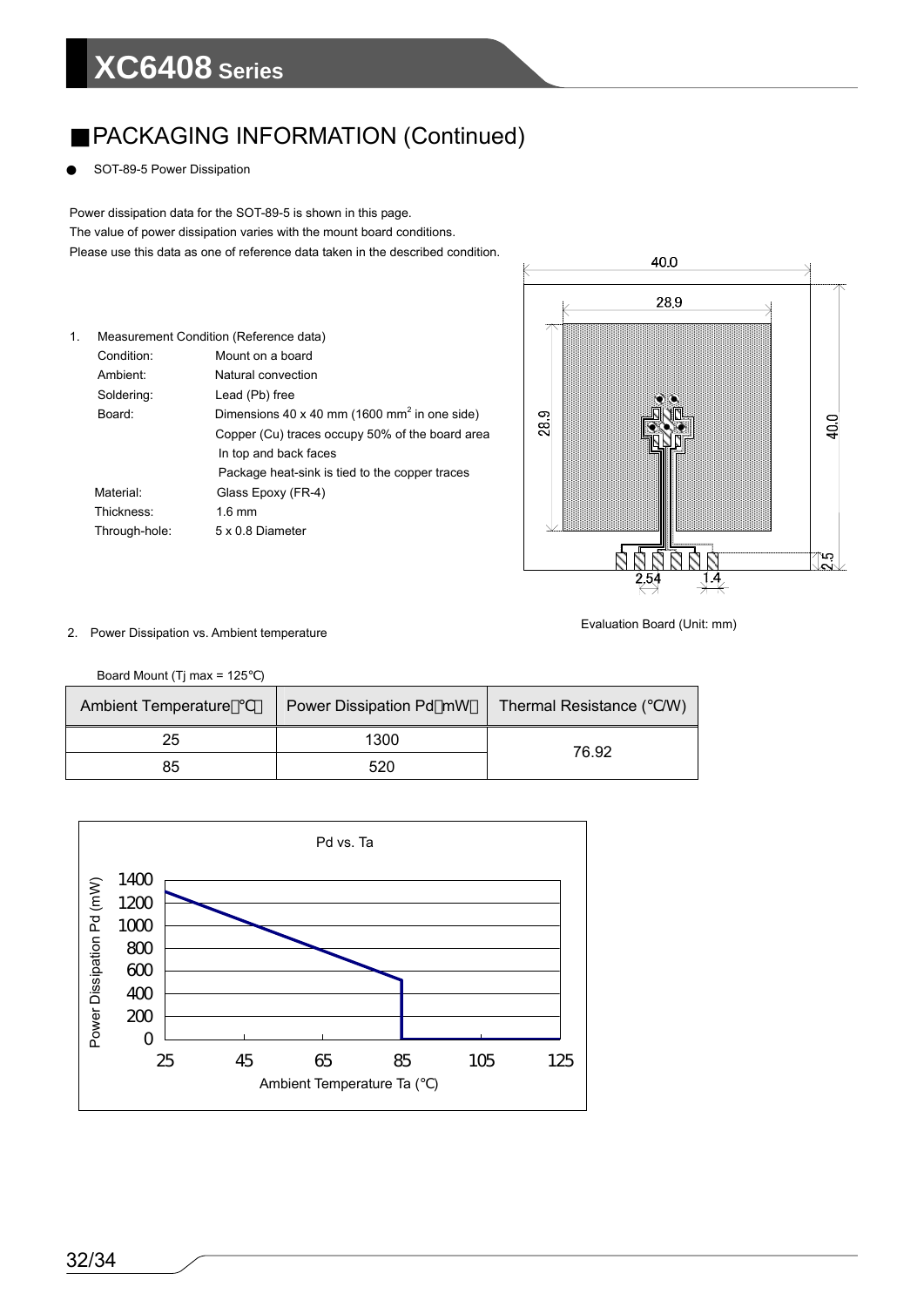### MARKING RULE

SOT-25, SOT-89-5, USP-6C

represents additional function.

| <b>MARK</b> | <b>PRODUCT SERIES</b> |
|-------------|-----------------------|
|             | XC6408D******-G       |
|             | XC6408E*****-G        |

represents combination of output voltage and detect voltage for each IC. Numbers are sequence.

| MARK | <b>PRODUCT SERIES</b> |
|------|-----------------------|
|      | XC6408**01**-G        |

represents production lot number.

01 to 09, 0A to 0Z, 11 to 9Z, A1 to A9, AA to Z9, ZA to ZZ in order.

(G, I, J, O, Q, W excepted)

\*No character inversion used.





SOT89-5



USP<sub>6C</sub>